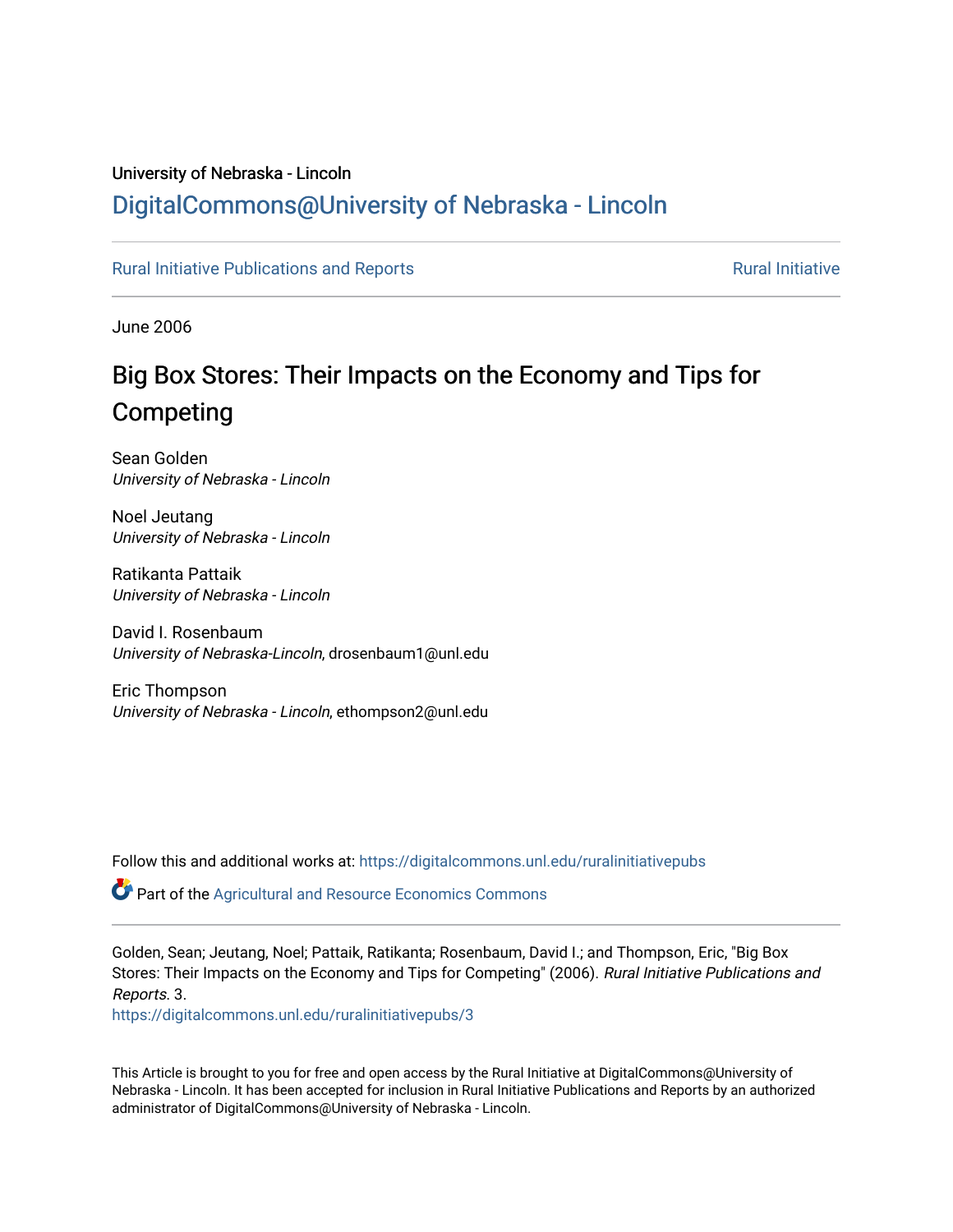# **Big Box Stores: Their Impacts on the Economy and Tips for Competing**

**June 2006** 

**Sean Golden Noel Jeutang Ratikanta Pattaik David Rosenbaum Eric Thompson** 

**Bureau of Business Research University of Nebraska - Lincoln**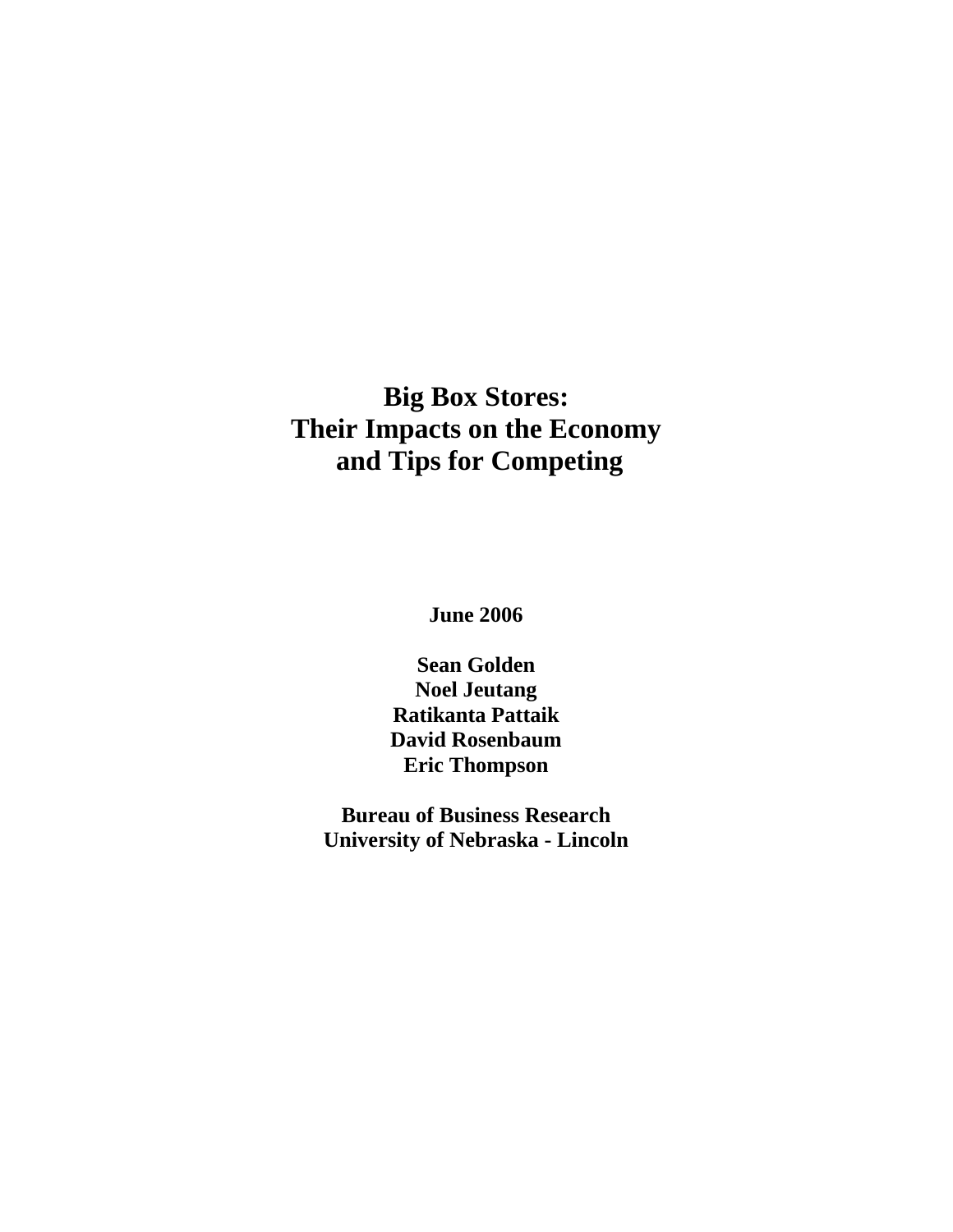## **Executive Summary**

This is a study in three parts: the general impact of Wal-Mart and big box stores on the economy; an empirical look at Wal-Mart's impacts on 15 Nebraska communities; and a review of research on ways that local retailers can compete against big box stores.

Part one suggests that Wal-Mart has both positive and negative impacts on the economy. Wal-Mart helps increase productivity and causes consumer prices to fall. Further, a number of studies found that employment increased in communities that received a new Wal-Mart store. However, other studies found that entry of a Wal-Mart failed to lead to net increases in local employment, and one study found a correlation between Wal-Mart locations and rising local poverty rates. More generally Wal-Mart entry increased concerns in many communities about the changes it may cause to the size and structure of the retail industry.

Part two shows that entry of a Wal-Mart does not seem to have a significant effect on retail employment, but can impact the number of retail establishments in rural Nebraska communities. Wal-Mart's effect is also visible in general merchandising, particularly with respect to the level for employment.

In part three, four strategies are suggested for competing against Wal-Mart and other big box stores. They are improving service quality, improving merchandising, improving marketing, and improving management of marketing information.

i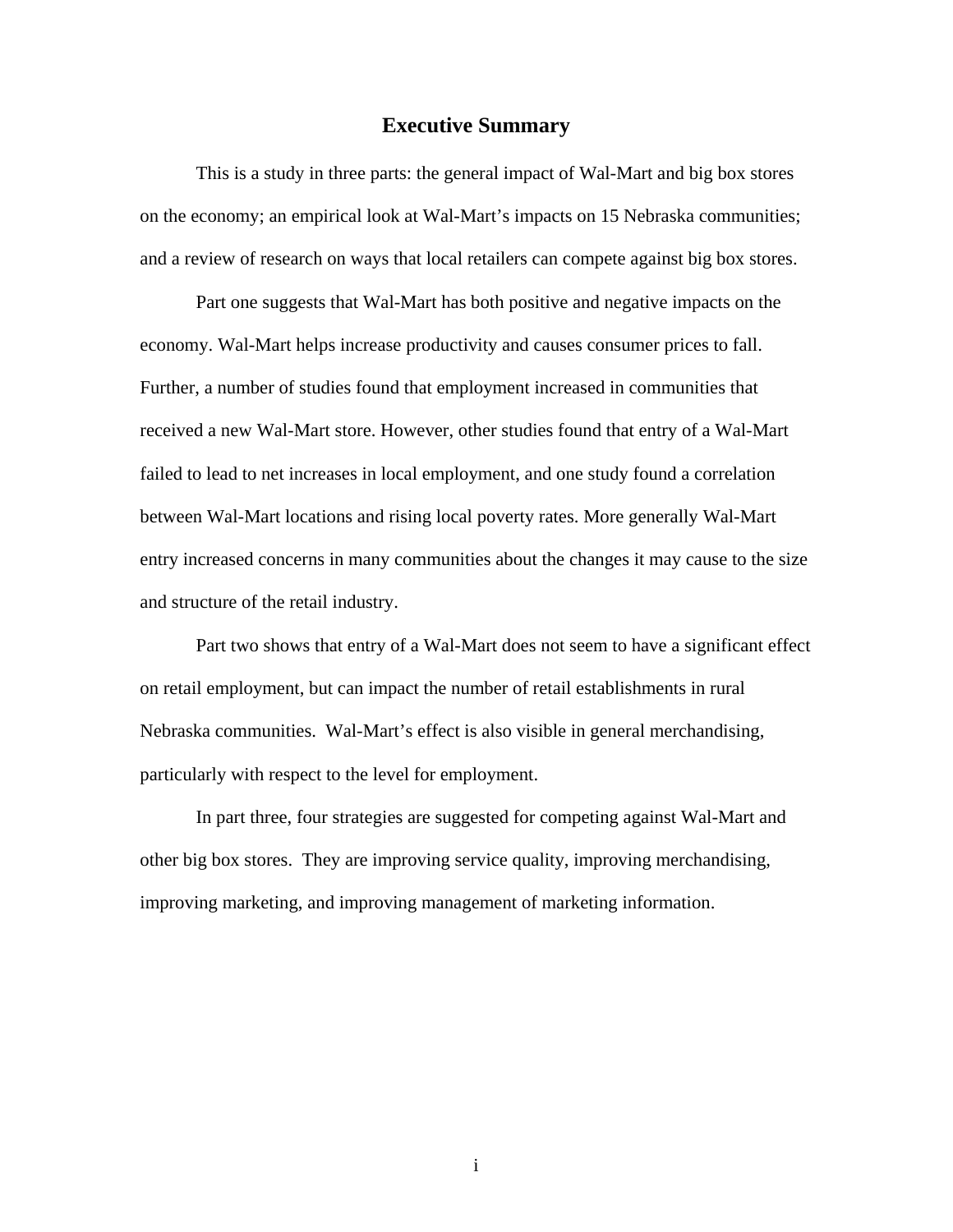| II. Empirical Look at the Impact of Wal-Mart on Rural Nebraska Communities |
|----------------------------------------------------------------------------|
|                                                                            |
|                                                                            |
|                                                                            |
|                                                                            |
|                                                                            |
|                                                                            |
| III. Competing with Big Box Stores: A Literature Review for Retailers 19   |
|                                                                            |
|                                                                            |
|                                                                            |
|                                                                            |
|                                                                            |
|                                                                            |
|                                                                            |
|                                                                            |
|                                                                            |
|                                                                            |

# **Table of Contents**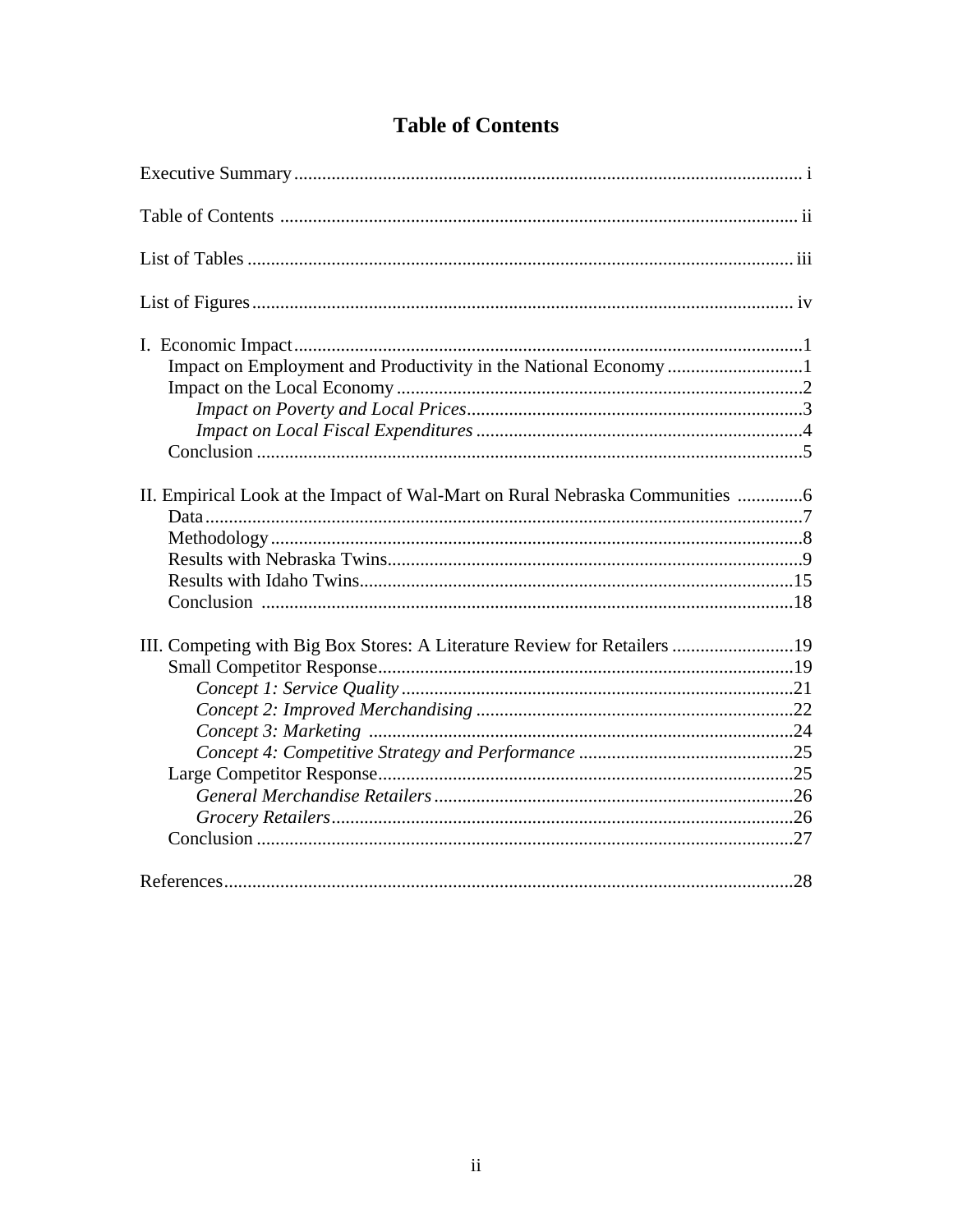# **List of Tables**

| Table          |                                                            | Page |
|----------------|------------------------------------------------------------|------|
| 1              | Retail Statistics for Nebraska Wal-Mart Counties and       |      |
| 2              | Impact of Wal-Mart on Nebraska Wal-Mart Counties Using     |      |
| 3              | Retail Statistics for Nebraska Wal-Mart Counties and       |      |
| $\overline{4}$ | Impact of Wal-Mart on Nebraska Wal-Mart Counties using     |      |
| 5              | Retail Statistics for Nebraska Wal-Mart Counties and Idaho |      |
| 6              | Impact of Wal-Mart on Nebraska Wal-Mart Counties Using     |      |
|                |                                                            |      |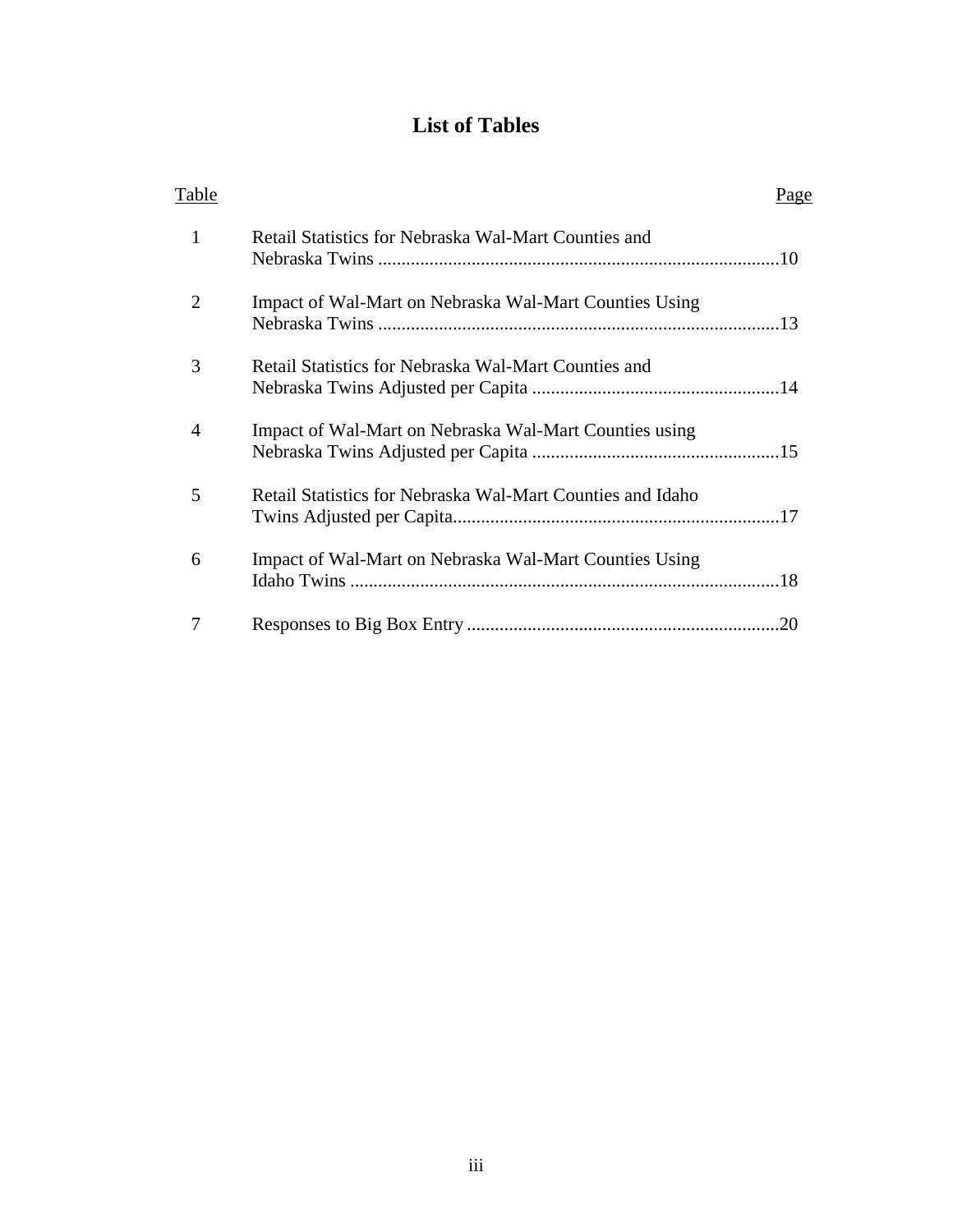# **List of Figures**

| Figure | <u>Page</u> |
|--------|-------------|
|        |             |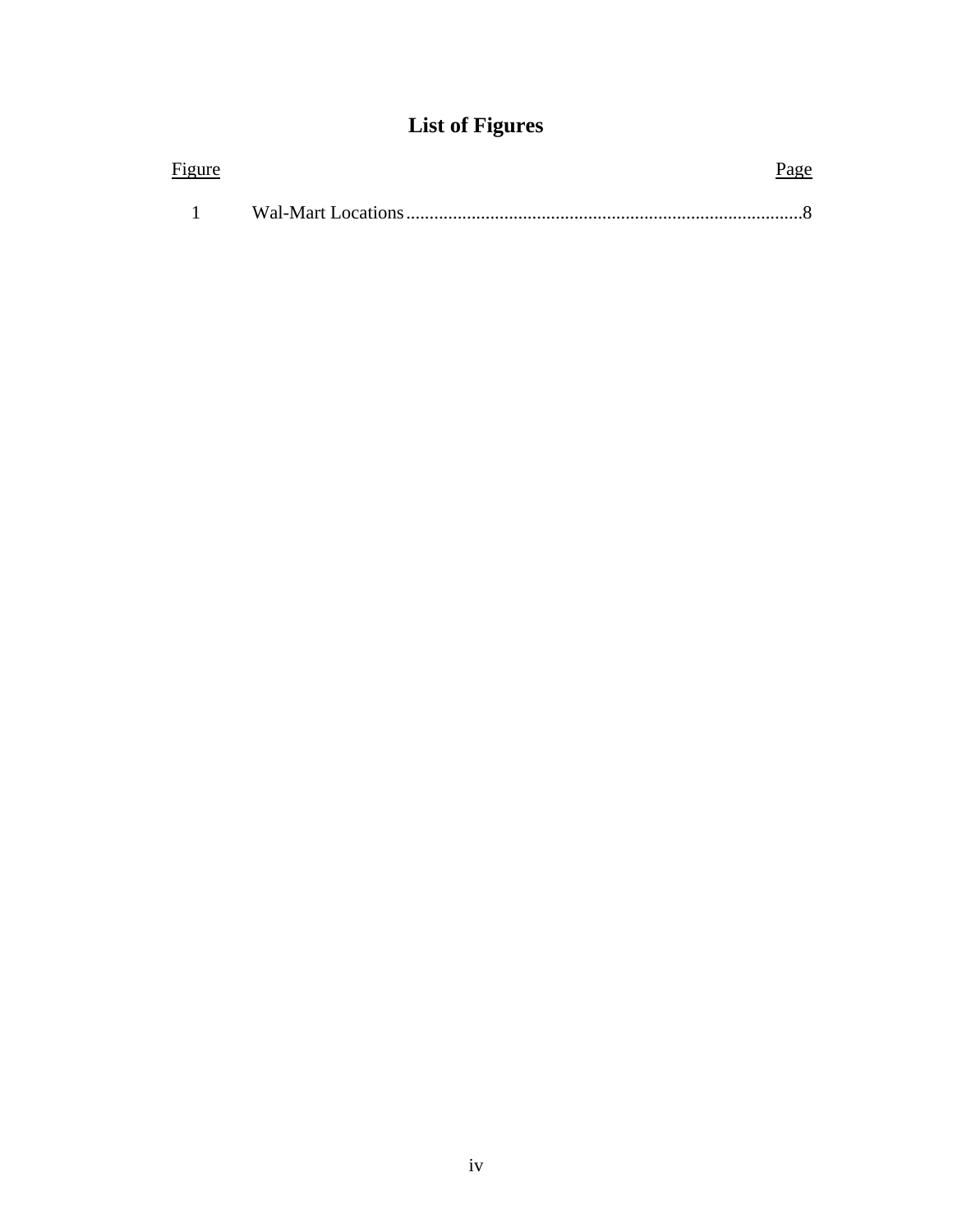## **I. Economic Impact**

The goal of this section is to summarize existing research on the impact of Wal-Mart stores on local and state economies. We examine jobs, wages, prices, consumer buying power, productivity, and gross domestic product. While the literature cited focuses on Wal-Mart stores, it is worth noting that many of the same economic outcomes might be expected to result from any "big box" general merchandise retailer.

#### **Impact on Employment and Productivity in the National Economy**

The strategy behind "big box" retailers and super-combo stores (which sell groceries along with other general merchandise items) is one-stop shopping. Many shoppers prefer to do most of their regular shopping at one place, thereby saving time by avoiding traffic, travel between stores, parking problems, etc. These large stores also may benefit from efficiencies, including more capital intensive production, that allow them to offer lower prices.

Global Insight (2005) recently utilized its model of the U.S. economy to simulate the impact of Wal-Mart stores on the national economy. The model considered the contribution of Wal-Mart to efficiency and productivity in the retail sector as well as its impact on prices. Global Insight found that Wal-Mart reduced the nominal wages across the whole economy, with wages declining by 2.2% as of 2004. This decline was more than offset by a 3.1% fall in consumer prices, creating an increase in real disposable income of 0.9% by 2004. The reduction in the price level due to the presence of Wal-Mart directly translated into savings for consumers amounting to \$263 billion by 2004, which amounted to \$895 per person and \$2,329 per household.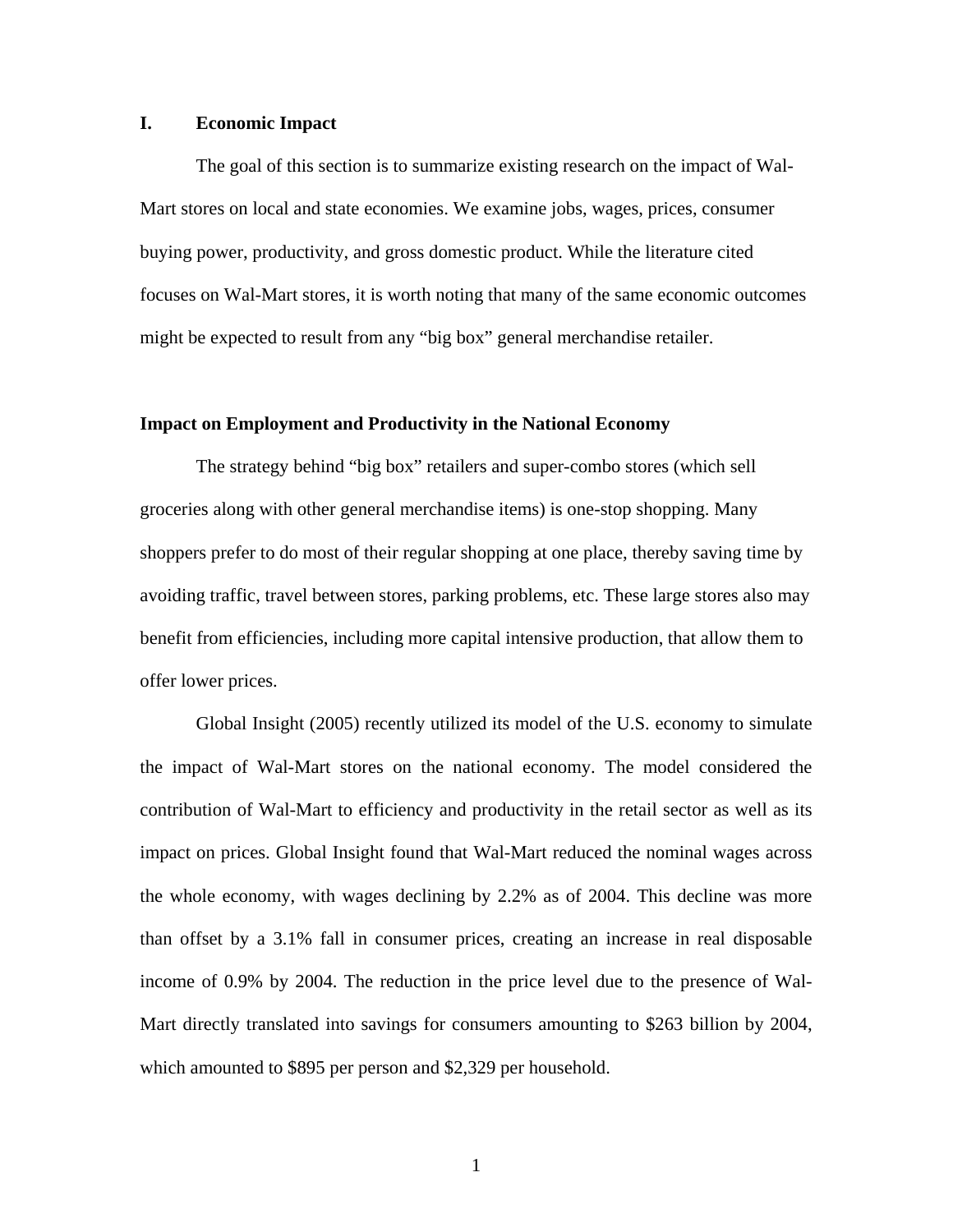Wal-Mart also plays an important role in importing goods from other countries. While U.S. companies have been moving jobs offshore for decades, Wal-Mart may be helping accelerate the loss of American jobs to low-wage countries such as China. Fishman (2003**)** stated that Wal-Mart is as a vast pipeline that gives non-U.S. companies direct access to the American market. Wal-Mart has doubled its imports from China in the past five years alone, buying some \$12 billion in merchandise in 2002, or nearly 10% of all Chinese exports to the United States (Basker and Van, 2005 )**.**

#### **Impact on the Local Economy**

Wal-Mart entry and expansion have an uncertain impact on a county's retail employment (Hicks, 2005a). Greater productivity in delivering retail services lowers retail employment. Lower prices and greater product choice attract additional retail spending from outside of the county. The overall impact on employment in a particular community depends on the relative importance of the two effects.

Global Insight (2005) found that the opening of a typical 150-350 employee store in a county lead to an increase in local retail employment of only 97 jobs. This indicates that Wal-Mart displaces other retail establishments, but also serves to stimulate the overall development of the retail sector. Hicks and Wilburn, (2001) tested a panel of county level data in West Virginia from 1988 through 2000, analyzing the impact of Wal-Mart's presence on wages and employment. The study found that the entrance of a Wal-Mart store led to a modest increase in the number of retail establishments, a permanent retail employment increase of roughly 54 workers and no impact on retail wages. Basker (2005a) reported that following an initial increase in retail employment, the three year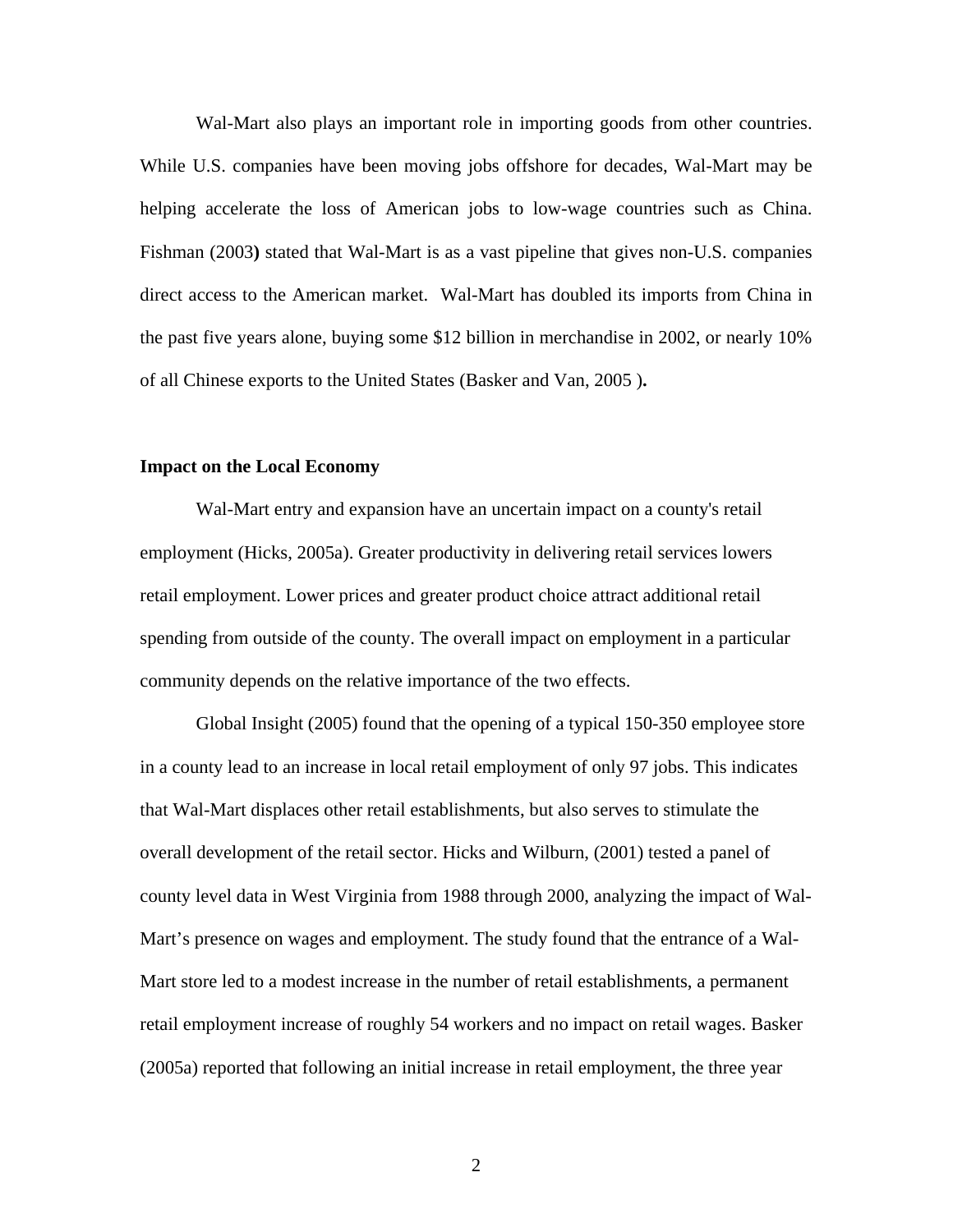impact dropped to a roughly 55 worker increase, accompanied by a small reduction in the number of small retail firms. In these studies, overall, there was a modest increase in local employment, and an uncertain effect on the number of retail establishments.

Other studies find neutral or negative impacts on retail employment and earnings when Wal-Mart enters into a county. Ozoment and Martin (1990) examined the impact of Wal-Mart on retail markets and reported no statistically positive impact on wages, employment and number of business within the county. Hicks (2005a) also found that a new store has no effect on existing employee wages in the retail sector. Neumark, Zhang and Ciccarella (2005) looked at the retail sector and overall employment, as well as retail earnings and overall wages. The authors found that employment in retail fell by 2-4% and earnings dropped by as much as 3.5% in the retail sector. Nene (2005) examined the impact of Wal-Mart on the economic growth of Nebraska's counties using data from 1979 to 2002. He found that the initial entry of Wal-Mart in a county led to a decline in economic growth. He also found that the presence of Wal-Mart in one county had no effect in bordering counties.

#### *Impact on Poverty and Local Prices*

While the impact of Wal-Mart on total employment is important, another key issue is its impact on low income residents**.** Goetz and Swaminathan (2004) examined the impact of Wal-Mart stores on county-level family poverty rates in the US. They found that holding constant the initial (1989) poverty rate, counties with more Wal-Mart stores (in 1987) had a higher poverty rate in 1999 than did counties with fewer or no Wal-Mart stores. Equally important, counties in which new Wal-Mart stores were built between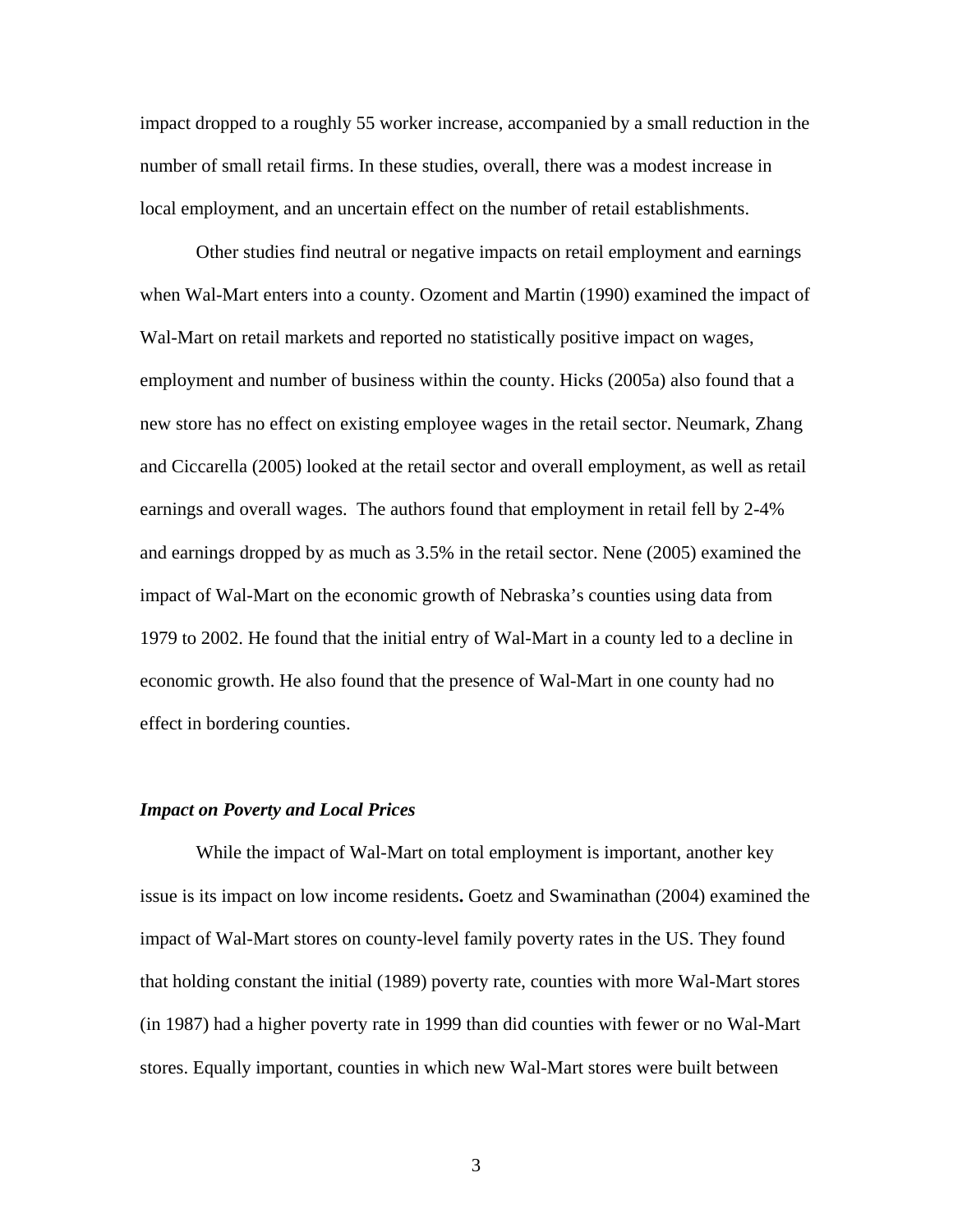1987 and 1998 also experienced higher poverty rates. The marginal effect of another Wal-Mart store on the average poverty rate was 0.204, while that of existing stores was 0.099 percentage points.

The Goetz and Swaminathan (2004) study did not take into account changes in local prices. Basker (2005b) pointed out that prices declined after the Wal-Mart entered, by 1.5-3% immediately and eventually by 7-13%. Separately, Hausman and Leibtag (2005), in a review of literature, indicated that food prices at Wal-Mart were 8%-27% lower than at the large supermarket chains, even after discounts for loyalty cards and other specials were taken into account. The authors concluded that the less well-off households benefited greatly by shopping at super centers. Boarnet, Crane, Chatman, and Manville (2005) found that Wal-Mart grocery prices tended to be significantly lower on average than those of other stores. These authors argued that prices for grocery items at Wal-Mart super centers were between 17 and 29% lower than prices at major supermarket chains in the same urban area.

#### *Impact on Local Fiscal Expenditure*

Hicks (2005b) also examined the influence of Wal-Mart on state and local expenditures for welfare, food stamps and Medicaid. Hicks analyzed these selected fiscal impacts in Ohio from 1985 through 2003. He found that neither Wal-Marts nor Super Centers influenced welfare expenditures within the county in which they were located. The presence of a Wal-Mart or Super Center reduced county-wide expenditures on food stamps, but the impacts were again small, representing the movement of between 5 and 7 families off of food stamps. Medicaid expenditures rose in counties with a Wal-Mart or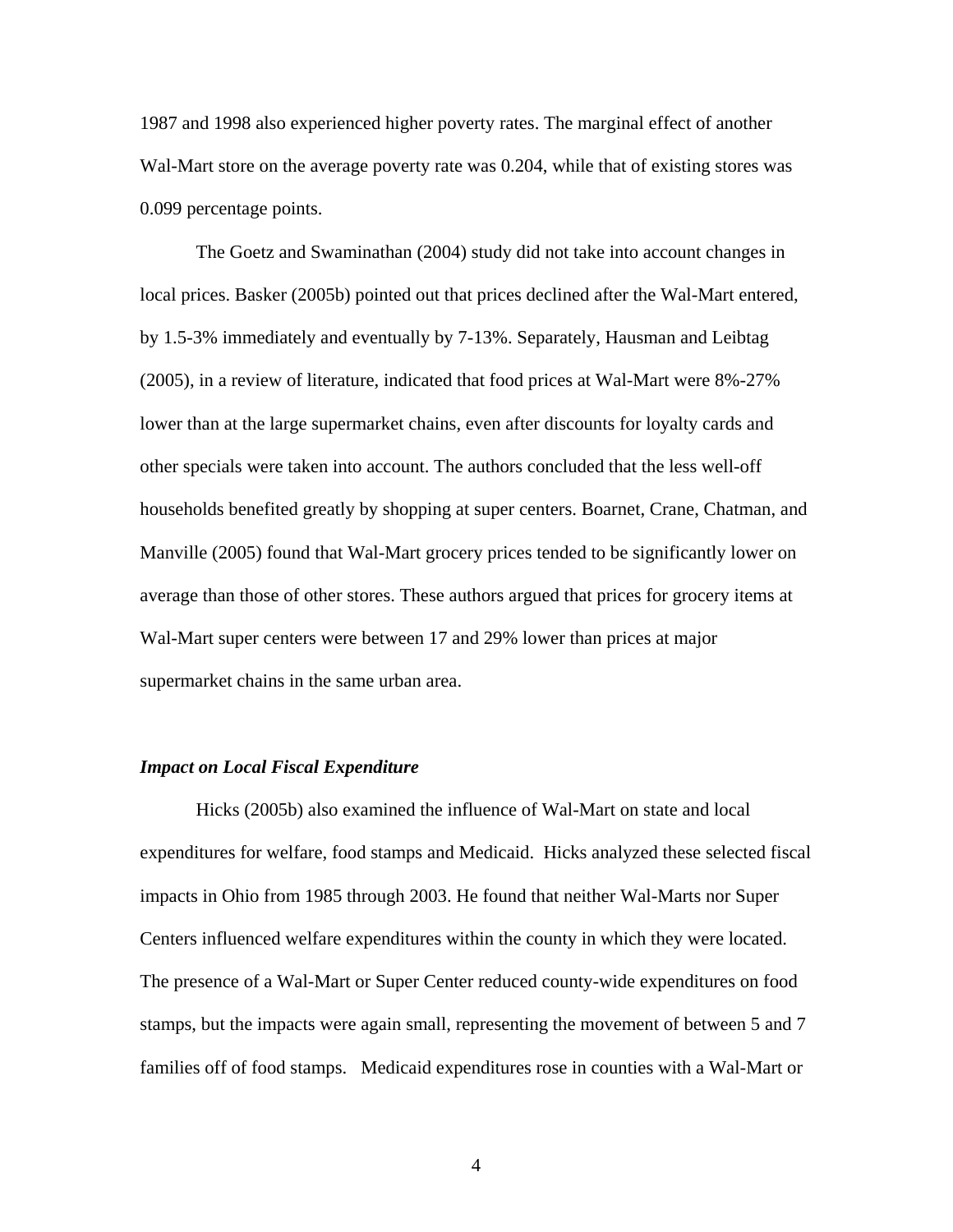Super Center. Hicks also pointed out that the presence of a Wal-Mart significantly increased local commercial property tax assessments and sales tax collections.

# **Conclusion**

Research suggests that Wal-Mart has positive as well as negative impacts on the economy. The key positive finding was that Wal-Mart helped increase the productivity of the economy and caused consumer prices to come down. Further, a number of studies found that employment increased in communities that received a new Wal-Mart store. However, other studies found that Wal-Mart failed to lead to net increases in local employment, and one study found a correlation between Wal-Mart locations and rising local poverty rates. More generally Wal-Mart entry has raised concerns in many communities about the changes it may cause to the size and structure of the local retail industry.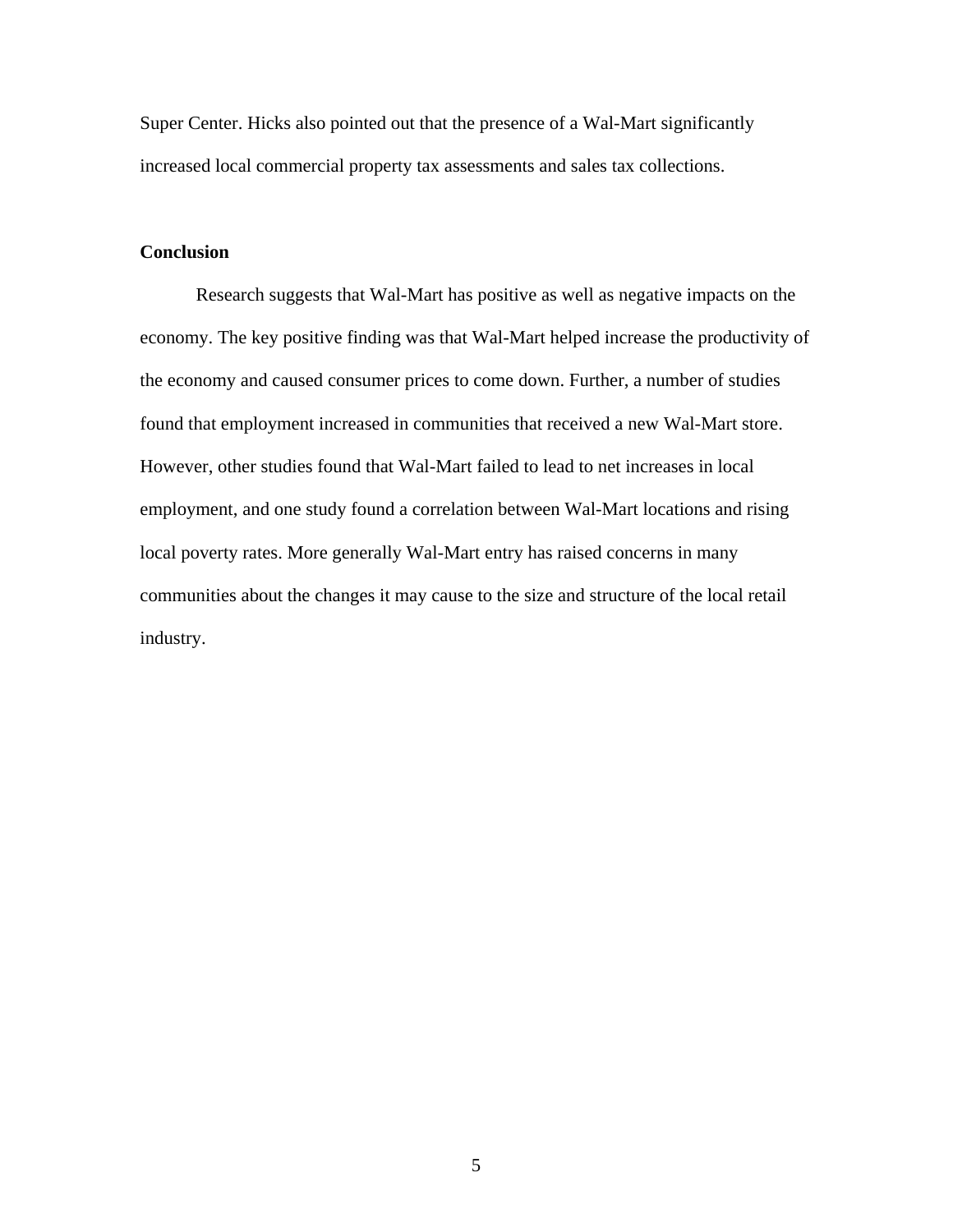### **II. Empirical Look at the Impact of Wal-Mart on Rural Nebraska Communities**

In the past five years there has been a flurry of papers investigating various impacts of big box retailers, most notably, Wal-Mart on the labor market, consumer prices, employment, health care costs, and community. These insights shed light on topics and trends largely on a national scale. Recall that Basker (2005a) examined local markets in a nationwide aggregate examination. Wal-Mart's anticipated and actual entrance into a county had, on average, a sizable impact on that county's General Merchandise sector (as defined by the SIC and NAICS classification systems). However, in their study there was mixed evidence on whether Wal-Mart led to an overall increase or decline in total retail employment and the number of establishments in counties. In this section, we will specifically investigate effects in non-metropolitan Nebraska. Particularly, we will examine three issues:

- 1) Whether the entry of a Wal-Mart impacts total retail employment in nonmetro counties
- 2) Whether the entry of a Wal-Mart is associated with a decline in the number of retail establishments in non-metro counties
- 3) Whether the entry of a Wal-Mart increases the importance of general merchandise establishments (which includes Wal-Mart) relative to more specialized retailers.

A key methodological issue is teasing out Wal-Mart's entry as an economic disturbance distinct from other market forces that may influence growth and change in the local retail sector. Basker (2005a) suggests a model of comparing "twins"– groups that share similar economic environmental variables with the treatment groups, but lack

 $\sim$  6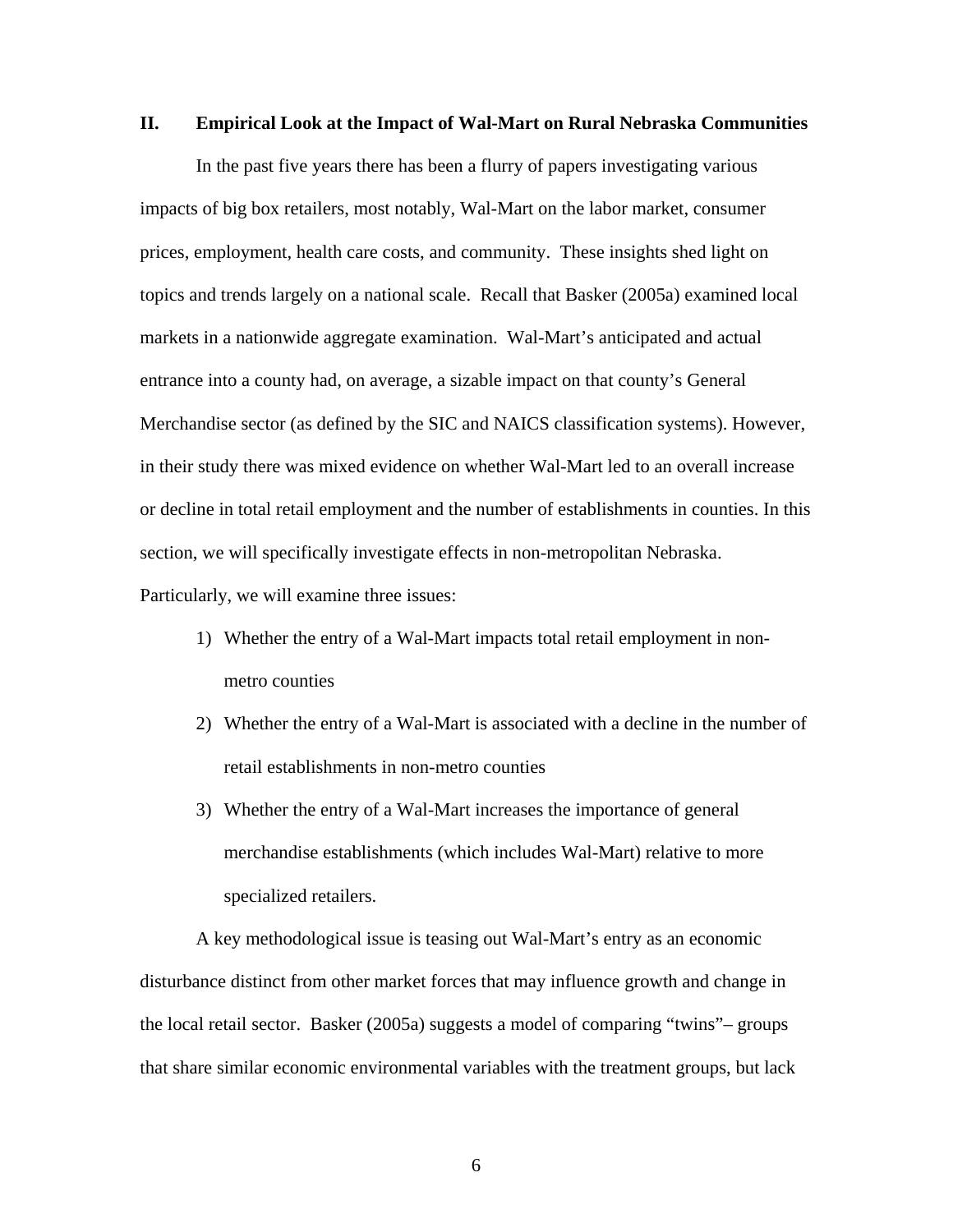the treatment variable (in our case, the presence of a Wal-Mart) -- to isolate Wal-Mart's impact. The "twin" control counties approach will be used in this analysis of the impact of Wal-Mart on non-metropolitan communities in Nebraska.

#### **Data**

Data sources for this study include County Business Patterns (CBP) from the Census Bureau (years  $1977$ -2003)<sup>1</sup>, the Wal-Mart.com store locator<sup>2</sup>, the 1990 Census of US Population, and opening dates for each store as revealed by local managers.

The sample is a set of 15 non-metropolitan<sup>3</sup> counties in Nebraska that are hosts to at least one Wal-Mart store. The counties were selected due to the availability of data<sup>4</sup> and their non-metropolitan locations. For each county, CBP data included retail employment, retail number of establishments, general merchandise employment, and general merchandise number of establishments. General merchandise is the sub-sector of the retail sector where Wal-Mart stores would be classified.

#### **Methodology**

 $\overline{a}$ 

Store opening dates were recorded after speaking to managers at each of the 15 stores being examined. The researcher contacted each store inquiring to the opening date of the original Wal-Mart store<sup>5</sup>. The reported dates were validated using the CBP data through the 100 – 250 employee category, that is, additional general merchandise

<sup>&</sup>lt;sup>1</sup> Accessed from <u>www.census.gov</u> and from http://fisher.lib.virginia.edu/cpb  $\frac{2}{3}$  Available at http://www.yuglmart.com/eservise/se.storafinder.gop

Available at: http://www.walmart.com/cservice/ca\_storefinder.gsp

 $3$  "Non-metro" refers to all counties in Nebraska excluding Cass, Douglas, Lancaster, and Sarpy counties.<br> $4$  There is a considerable lag in the publication of CBB data as a result any stere eponings ofter 2003 were

<sup>&</sup>lt;sup>4</sup> There is a considerable lag in the publication of CBP data, as a result any store openings after 2003 were excluded.

 $<sup>5</sup>$  Many Wal-Marts have been upgraded to Super Center's even though they began as normal stores. As a</sup> result, dates were collected twice to ensure the opening date corresponding to the original store's opening.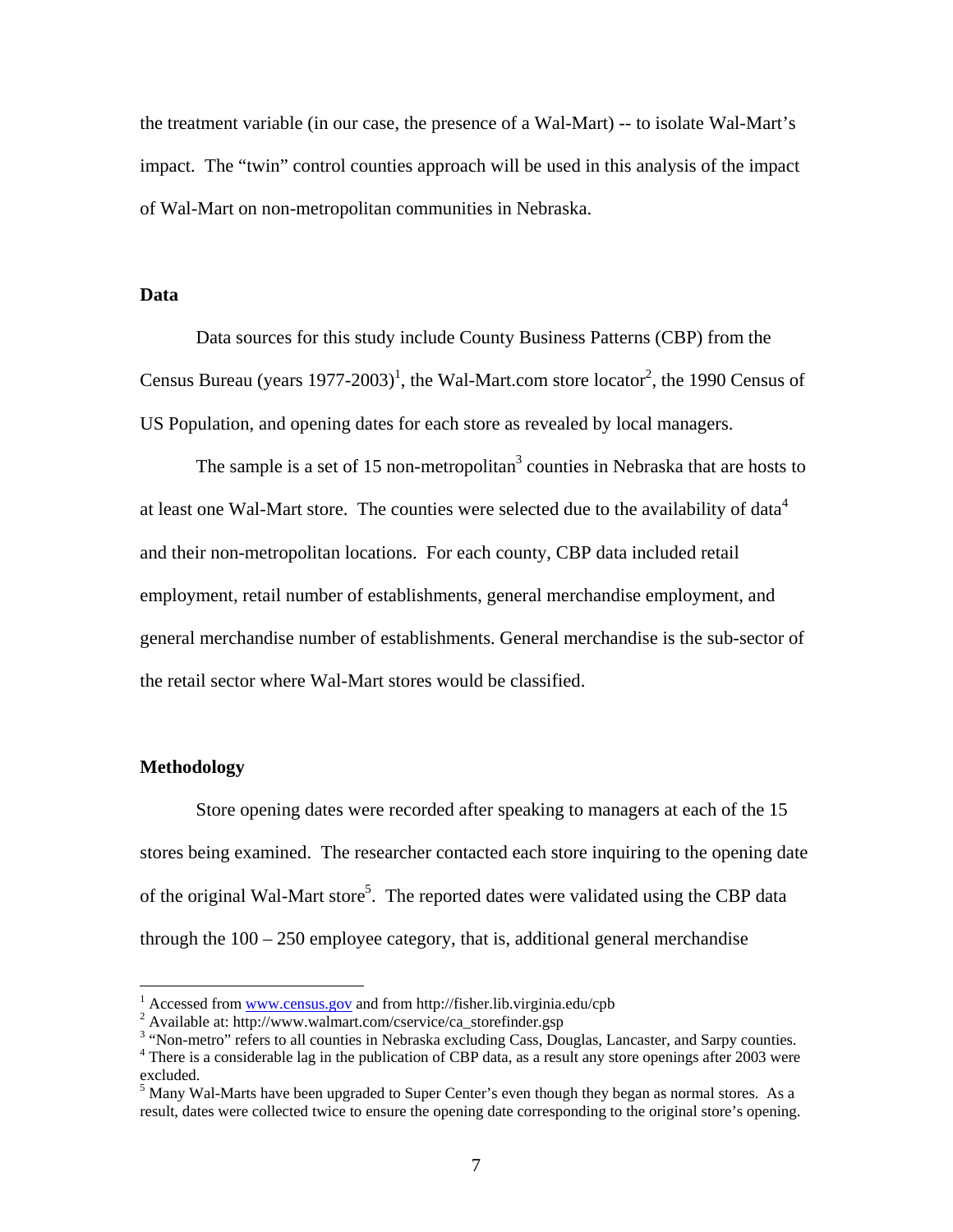employers of this size category appeared in the data at the time the Wal-Mart store was reported to have opened. Figure 1, below, shows the location of the Wal-Marts used in the study:



A group of 15 twin counties primarily from Nebraska were identified using the same approach as Rephann and Isserman (1994). Twins for each of the 15 counties were identified using county population at the time of the treatment county's store opening. Counties that were physically adjacent to a Wal-Mart county at the time of the treatment county's opening date were excluded. For example, the twin for Jefferson County is Knox County. These twins were chosen because they have similar populations and at the time of interest - 1979 to 1985 – there was no Wal-Mart in Knox County or any of the adjacent counties. Due to the range of store openings and Wal-Mart's preference for counties in the upper quartile of the population distribution, many counties served as both a treatment group and a twin for another, earlier, treatment county. In the following sections, we have also develop another set of twin counties from the State of Idaho (a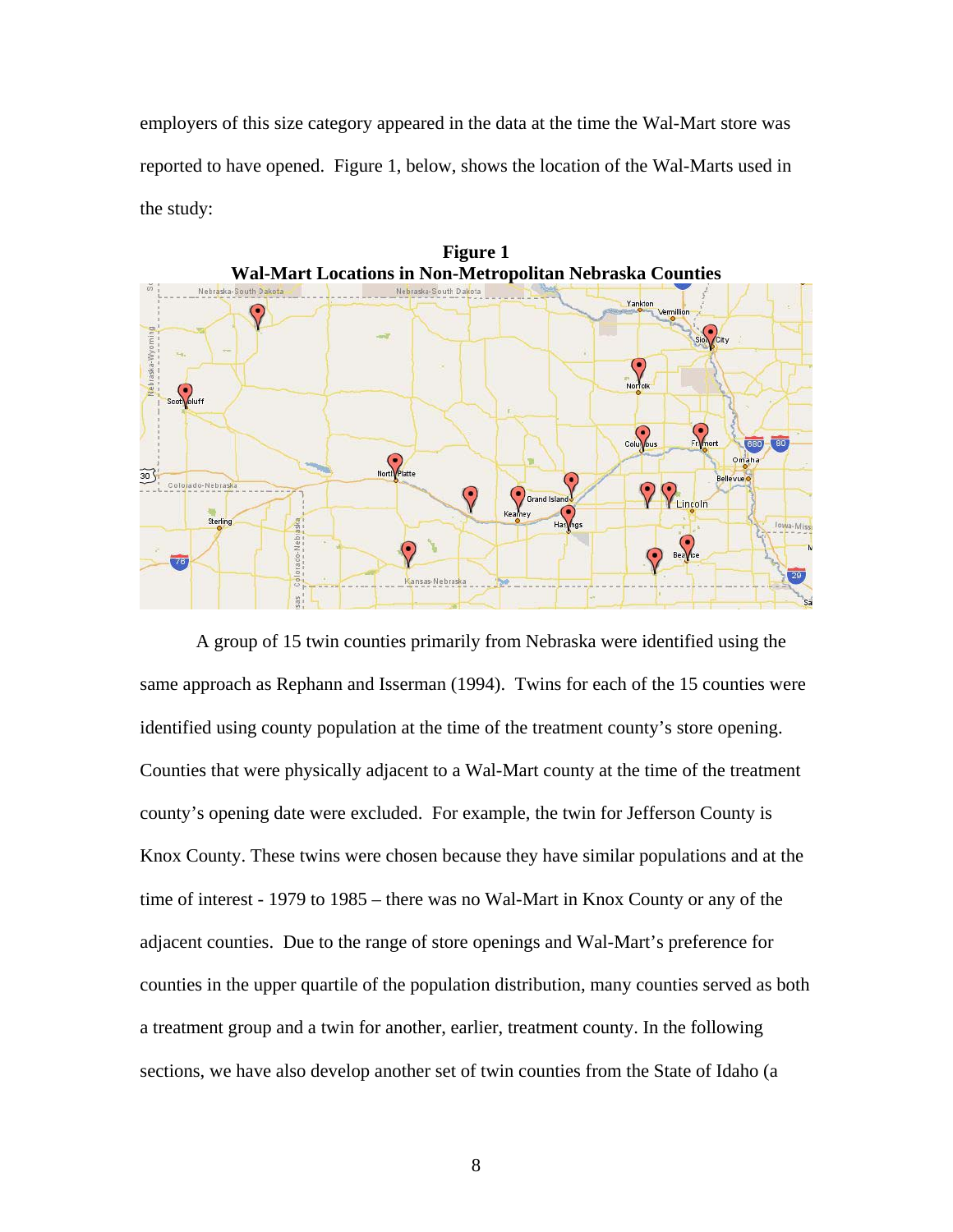state where no Wal-Marts were built until 1992) to conduct a separate set of treatment and twin comparisons.

For each condition, seven years of data were acquired from the CBP. The seven years consist of the three years prior to the opening of a Wal-Mart, the opening year of the Wal-Mart, and the three years after a Wal-Mart opening. The same years were examined for non Wal-Mart twin counties. We calculate the growth rate in employment in the 3 years before and after the Wal-Mart in both Wal-Mart and twin counties.

## **Results with Nebraska Twins**

Data relating to retail employment, retail establishments, general merchandise employment and general merchandise establishments are for Wal-Mart and twin counties are displayed in Table 1. The table shows means before and after Wal-Mart entry as well as the average change.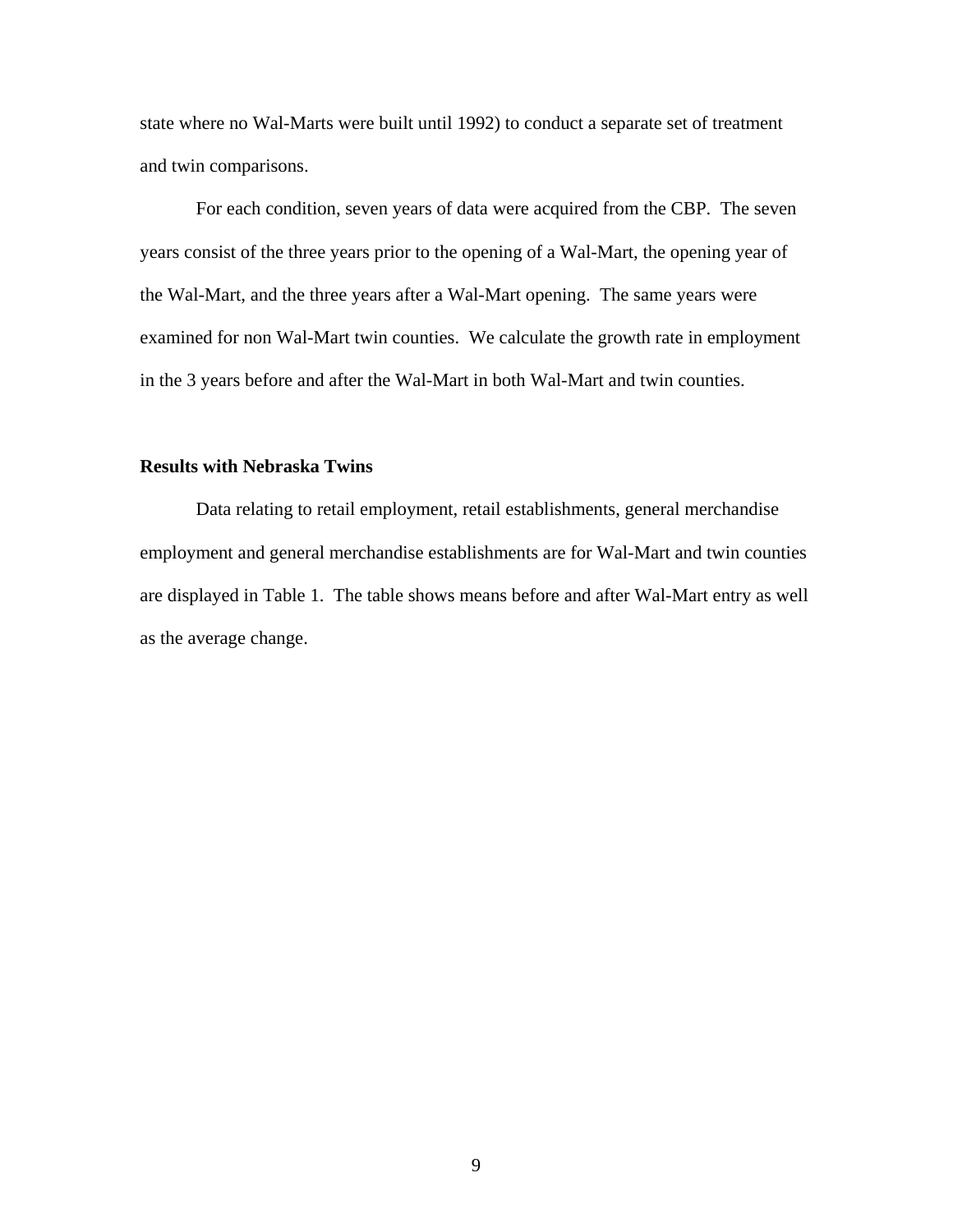# **Table 1 Retail Statistics for Nebraska Wal-Mart Counties and Nebraska Twins**

| Retail Employment               |       |       |  |  |  |
|---------------------------------|-------|-------|--|--|--|
| <b>Wal-Mart County</b><br>Twins |       |       |  |  |  |
| Average<br>Before               | 2,110 | 1,705 |  |  |  |
| Average<br>After                | 2,256 | 1,805 |  |  |  |
| Average<br>percent<br>Change    | 8.99% | 2.26% |  |  |  |

# **Retail Employment**

#### **Retail Establishments**

|                              | <b>Wal-Mart County</b> | Twins     |
|------------------------------|------------------------|-----------|
| Average<br>Before            | 202                    | 175       |
| Average<br>After             | 199                    | 177       |
| Average<br>percent<br>Change | $-1.14%$               | $-1.77\%$ |

# **General Merchandise Employment**

|                              | <b>Wal-Mart County</b> | Twins  |
|------------------------------|------------------------|--------|
| Average<br><b>Before</b>     | 261                    | 192    |
| Average<br>After             | 378                    | 207    |
| Average<br>percent<br>Change | 108.46%                | 12.25% |

#### **General Merchandise Establishments**

|                              | <b>Wal-Mart County</b> | Twins |
|------------------------------|------------------------|-------|
| Average<br><b>Before</b>     | 6.4                    | 6.1   |
| Average<br>After             | 7.5                    | 5.9   |
| Average<br>percent<br>Change | 21.06%                 | 0.56% |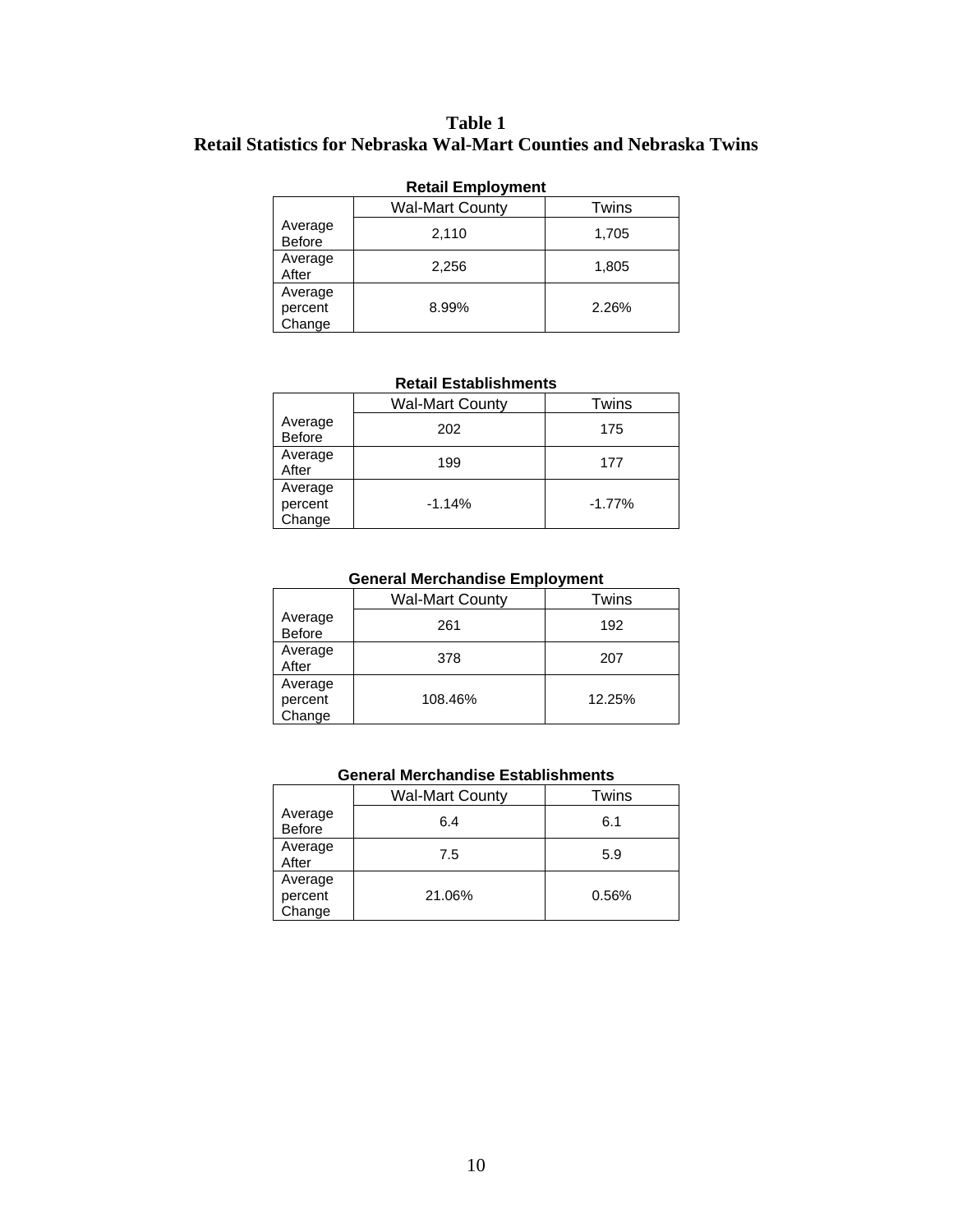Table 1 shows that retail employment grew on average in both the treatment and twin counties between the pre-opening and post-opening periods.<sup>6</sup> Average retail employment growth was higher in Wal-Mart counties (8.99 percent) than in non-Wal-Mart counties (2.26 percent). The average number of retail establishments fell slightly in the Wal-Mart counties. While average retail establishments grew slightly in twin counties between the pre- and post-opening periods, the average percentage change was slightly negative.

Table 1 also shows that general merchandise employment grew on average in both the treatment and twin counties between the pre-opening and post-opening periods. However, the percentage change averaged across all counties was much higher in Wal-Mart counties (more than 100 percent) than in non-Wal-Mart counties (12.25 percent). The average number of general merchandise establishments increased in the Wal-Mart

Similar statistics can be developed for the other three measures.

The percentage change in retail employment for county *i* can be defined as:

$$
C^{i} = \frac{\sum_{t=T_{i}+1}^{T_{i}+3} \frac{E_{t}^{i}}{3} - \sum_{t=T_{i}-3}^{T_{i}-1} \frac{E_{t}^{i}}{3}}{\sum_{t=T_{i}-3}^{T_{i}-1} \frac{E_{t}^{i}}{3}}.
$$

Then the average percent change in retail employment is:

$$
\frac{\sum\limits_{i=1}^{I} C^i}{I}
$$

 $\overline{a}$ 

Again, similar statistics can be developed for the other three measures.

<sup>&</sup>lt;sup>6</sup> In Table 1, let  $E_i^i$  represent retail employment in county *i* in year *t*. There are *I* counties. If  $T_i$ is the year in which the Wal-Mart opened in county *i*, then in the sample of pre-opening observations,  $t \in \{T_i - 3, T_i - 2, T_i - 1\}$ . Similarly, in the sample of post-opening observations,  $t \in \{T_i + 1, T_i + 2, T_i + 3\}$ . The average for either pre- or post-opening retail employment is: *I E t i i t* 3\* ∑∑ .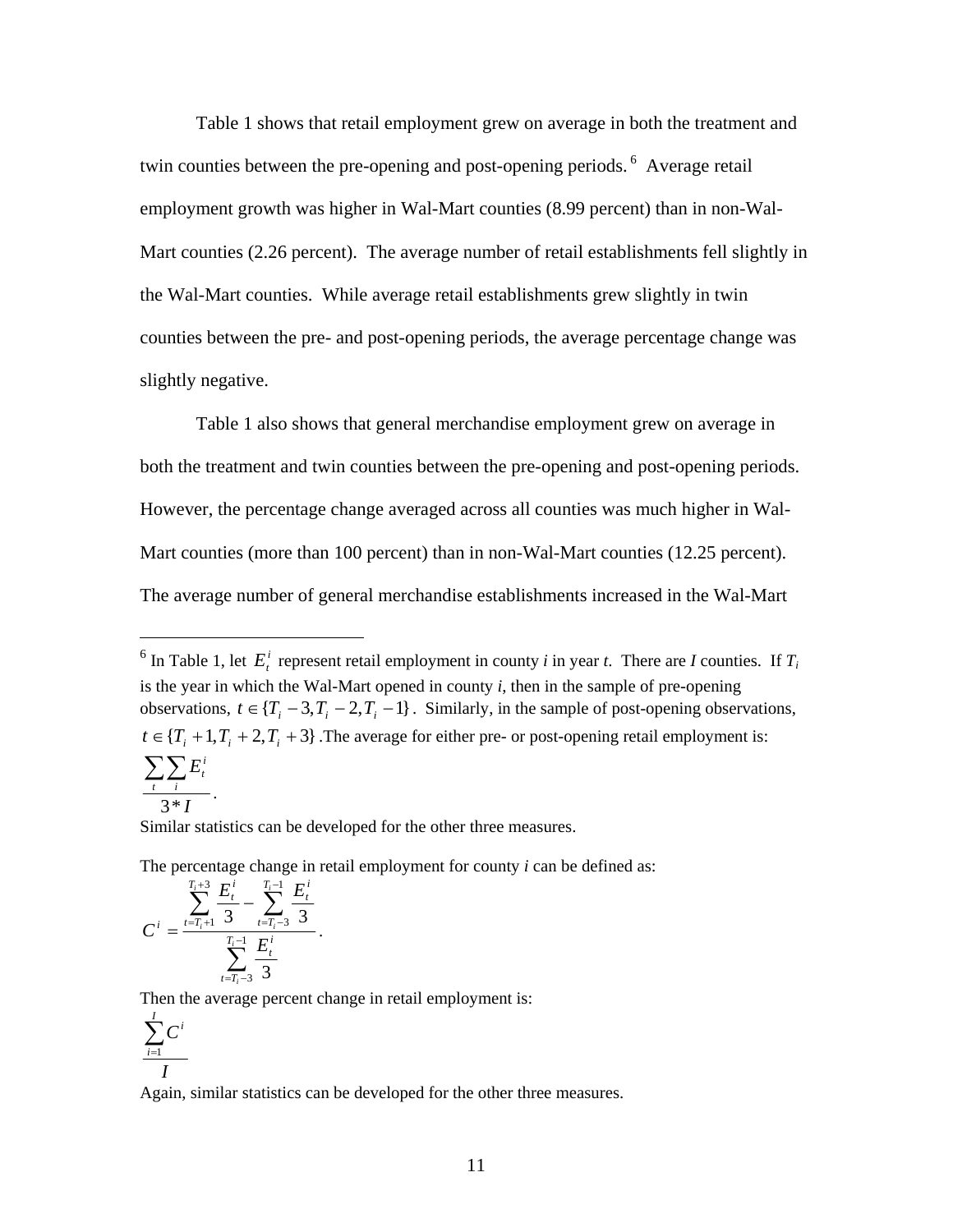counties and fell in the twin counties. However, the percentage change averaged across all twin counties was slightly positive.

A comparison of means for these percentage changes was also performed to see if there is a statistically significant difference between the change in Wal-Mart versus twin counties, as in the equation below:

$$
\frac{\overline{X}_{W} - \overline{X}_{T}}{\sqrt{\frac{\text{var}(W)}{n(W)} + \frac{\text{var}(T)}{n(T)}}},
$$

where  $\overline{X_{w}}$  is the average percentage change in the Wal-Mart counties,  $\overline{X_{T}}$  is the average percentage change in the twin (non Wal-Mart) counties,  $var(\cdot)$  is the variance and  $n(\cdot)$  the size of each sample.

Results from the statistical analysis are shown in Table 2. Average percent changes, sample variances and sample sizes are respectively shown in the first three rows. Differences in the means are shown in the fourth row. The corresponding tstatistics are shown in the last row. With 28 degrees of freedom, the critical t-value for a 95 (90) percent confidence interval is 2.05 (1.70). These results suggest that Wal-Mart does not seem to have a significant effect on retail employment or the number of retail establishments. Wal-Mart's effect is more pronounced in general merchandising, but the impact is only statistically significant at the 90 percent confidence level for employment.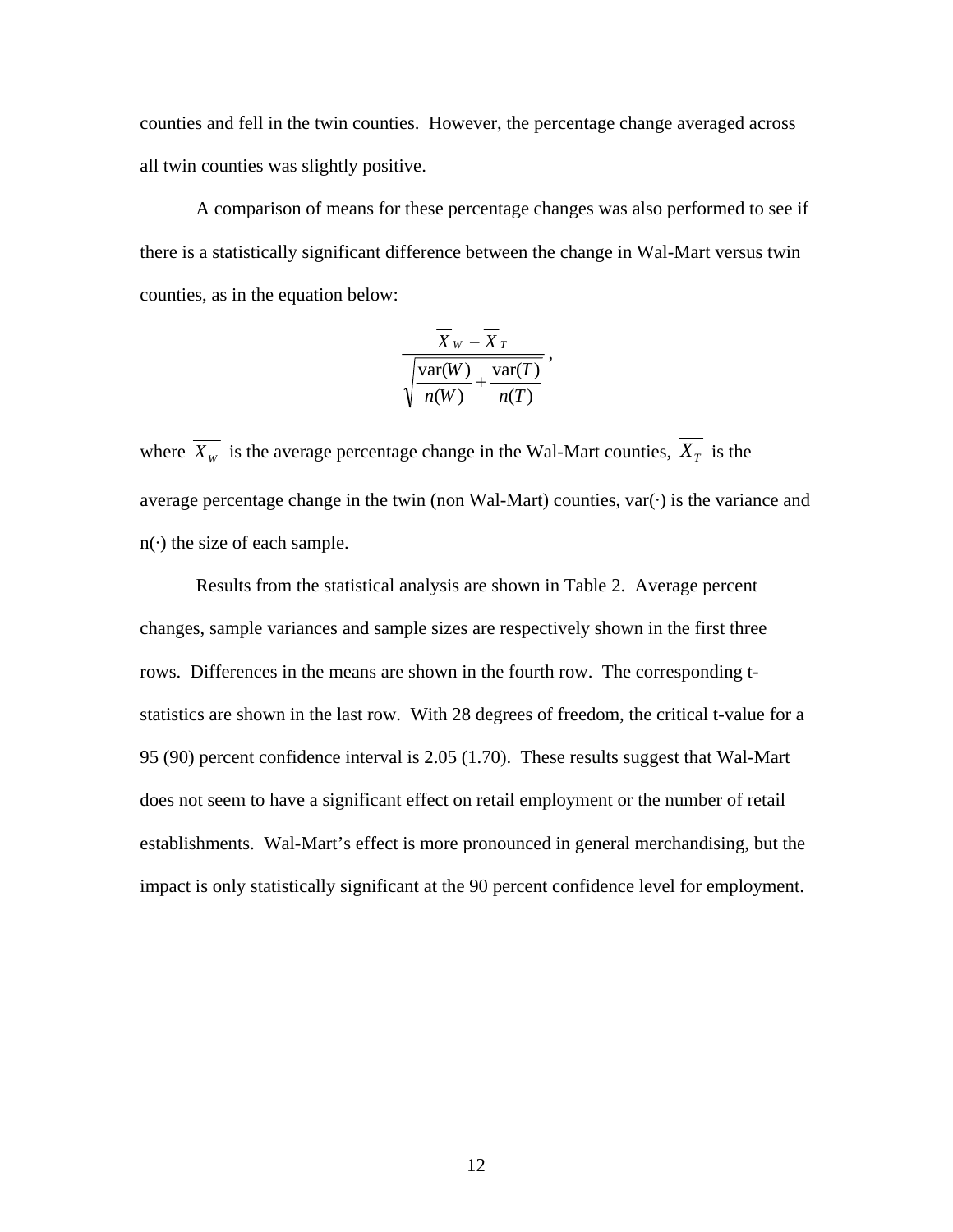|                                   |                          |                | <b>Retail Establishments</b> |                | General Merchandise |                | General Merchandise   |                |
|-----------------------------------|--------------------------|----------------|------------------------------|----------------|---------------------|----------------|-----------------------|----------------|
|                                   | <b>Retail Employment</b> |                |                              |                | Employment          |                | <b>Establishments</b> |                |
|                                   | Wal-Mart<br>Sample       | Twin<br>Sample | Wal-Mart<br>Sample           | Twin<br>Sample | Wal-Mart<br>Sample  | Twin<br>Sample | Wal-Mart<br>Sample    | Twin<br>Sample |
| $X_{W}$                           | 0.0899                   | 0.0226         | $-0.0114$                    | $-0.0177$      | 1.0846              | 0.1225         | 0.2106                | 0.0056         |
| $Var(\cdot)$                      | 0.0279                   | 0.0542         | 0.0045                       | 0.0273         | 3.5403              | 0.4912         | 0.1682                | 0.1218         |
| $n(\cdot)$                        | 15                       | 15             | 15                           | 15             | 15                  | 15             | 15                    | 15             |
| $\overline{X}$ w – $\overline{X}$ | 0.0673                   |                | 0.0063                       |                | 0.9621              |                | 0.2050                |                |
| t-stat                            | 1.24                     |                | 0.23                         |                | $1.96*$             |                | 1.68                  |                |

**Table 2 Impact of Wal-Mart on Nebraska Wal-Mart Counties using Nebraska Twins** 

 $* =$  significant at the 90% confidence level with a two-tailed test.

There is uncertainty about the causality between Wal-Mart locations in a particular county and retail growth. While a Wal-Mart eventually located in most midsize towns in Nebraska, there may have been a tendency to locate the stores first in the fastest growing towns. Thus, our finding of faster retail employment growth in towns after receiving a new Wal-Mart (relative to towns that had not yet received one) may simply reflect Wal-Mart choosing towns with a more rapidly expanding retail sector. To address this, a per capita analysis was also conducted and the findings are summarized in Table 3 on the next page.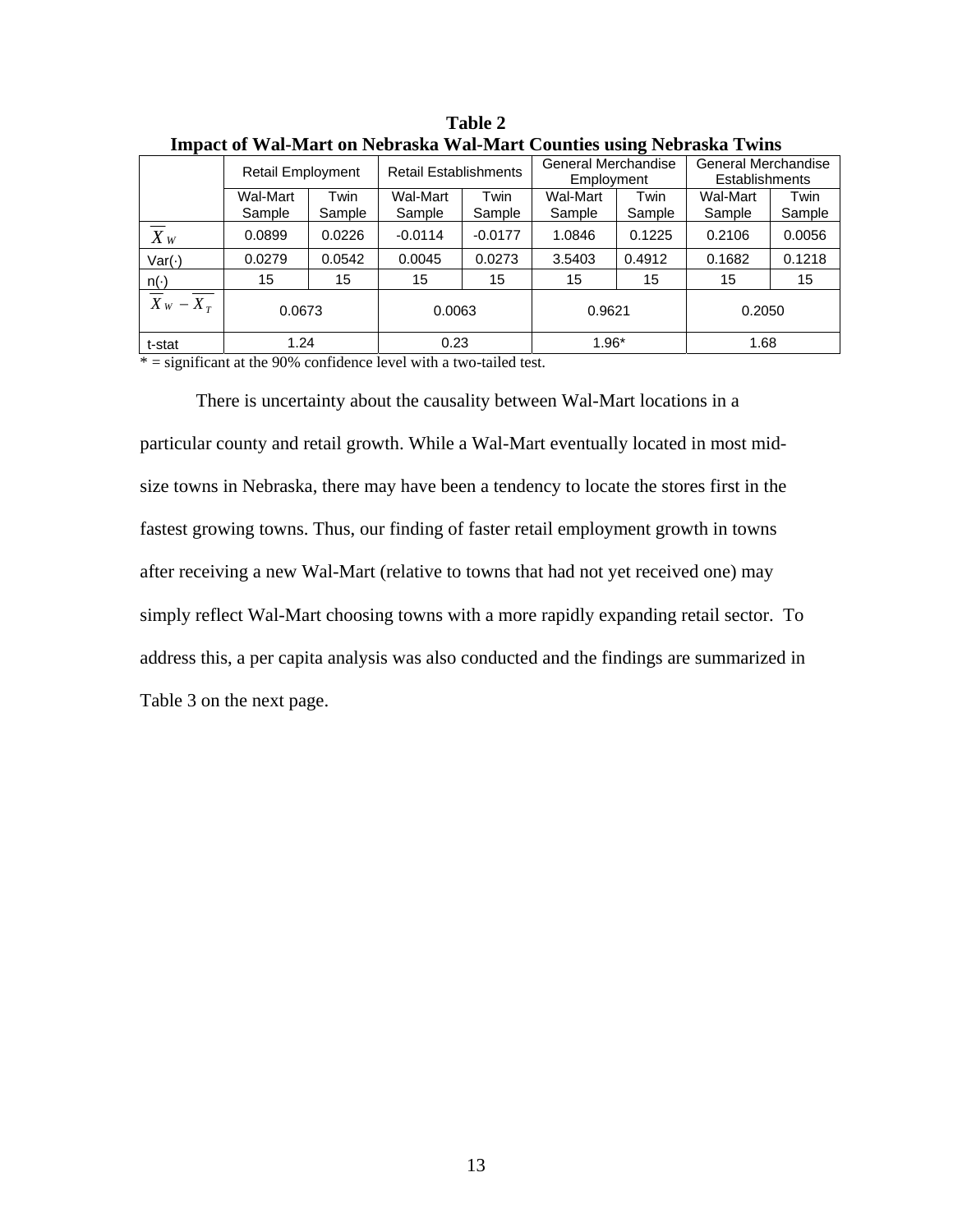# **Table 3 Retail Statistics for Nebraska Wal-Mart Counties and Nebraska Twins Adjusted per Capita**

| Fel Capita Retail Ellipiogliterit |          |      |        |  |  |
|-----------------------------------|----------|------|--------|--|--|
|                                   | Wal-Mart | Twin |        |  |  |
| Average<br><b>Before</b>          | 0.0803   |      | 0.0702 |  |  |
| Average<br>After                  | 0.0839   |      | 0.0747 |  |  |
| Average<br>Percent<br>Change      | 7.99%    |      | 3.85%  |  |  |

#### **Per Capita Retail Employment**

#### **Per Capita Retail Establishments**

|                              | Wal-Mart | Twin     |
|------------------------------|----------|----------|
| Average<br><b>Before</b>     | 0.0080   | 0.0076   |
| Average<br>After             | 0.0079   | 0.0077   |
| Average<br>Percent<br>Change | $-3.13%$ | $-0.76%$ |

#### **Per Capita General Merchandise Employment**

|                              | Wal-Mart | Twin   |
|------------------------------|----------|--------|
| Average<br><b>Before</b>     | 0.0094   | 0.0071 |
| Average<br>After             | 0.0142   | 0.0072 |
| Average<br>Percent<br>Change | 115.15%  | 7.88%  |

#### **Per Capita General Merchandise Establishments**

|                              | Wal-Mart | Twin    |
|------------------------------|----------|---------|
| Average<br><b>Before</b>     | 0.00027  | 0.00027 |
| Average<br>After             | 0.00031  | 0.00028 |
| Average<br>Percent<br>Change | 20.24%   | 3.89%   |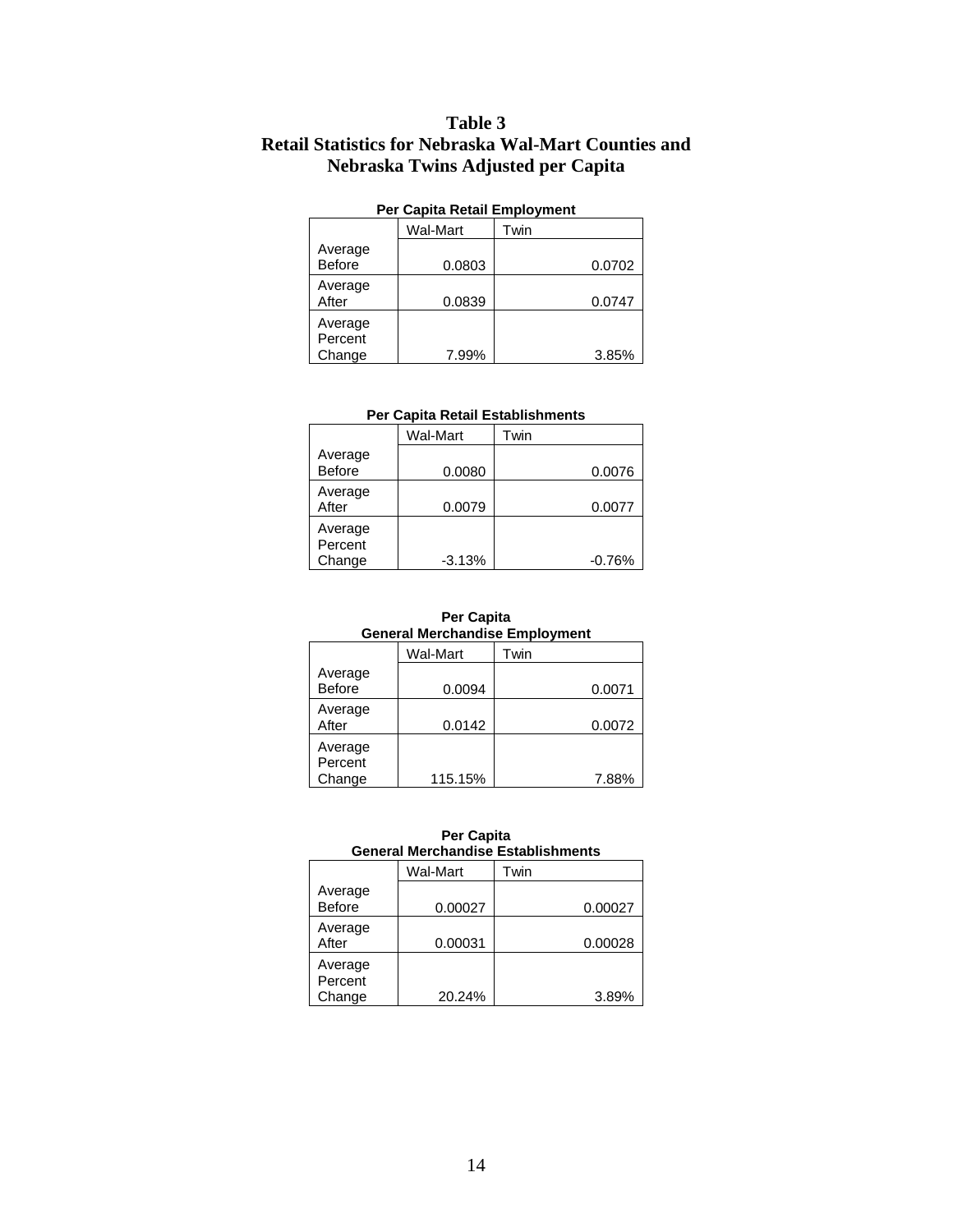A similar means comparison was also conducted for the t-statistics and is

displayed below in Table 4.

| using Nedraska 1 wins Adjusted per Capita          |                          |                |                    |                                                                                                                   |                    |                |                    |                |
|----------------------------------------------------|--------------------------|----------------|--------------------|-------------------------------------------------------------------------------------------------------------------|--------------------|----------------|--------------------|----------------|
|                                                    | <b>Retail Employment</b> |                |                    | General Merchandise<br>General Merchandise<br><b>Retail Establishments</b><br><b>Establishments</b><br>Employment |                    |                |                    |                |
|                                                    | Wal-Mart<br>Sample       | Twin<br>Sample | Wal-Mart<br>Sample | Twin<br>Sample                                                                                                    | Wal-Mart<br>Sample | Twin<br>Sample | Wal-Mart<br>Sample | Twin<br>Sample |
| $X_{W}$                                            | .0799                    | .0385          | $-0.0313$          | $-.0076$                                                                                                          | 1.15               | .0788          | .2024              | .0389          |
| Var(·)                                             | 1.8408                   | .2624          | .3979              | .2466                                                                                                             | .1672              | .1178          | .0757              | .0689          |
|                                                    | 15                       | 15             | 15                 | 15                                                                                                                | 15                 | 15             | 15                 | 15             |
| $\frac{n(\cdot)}{\overline{X}_W - \overline{X}_T}$ | 0.04143                  |                | $-0.02368$         |                                                                                                                   | 1.0727             |                | 0.16348            |                |
| t-stat                                             | 0.73                     |                | $-0.65$            |                                                                                                                   | $2.26**$           |                | 1.33               |                |

**Table 4 Impact of Wal-Mart on Nebraska Wal-Mart Counties using Nebraska Twins Adjusted per Capita** 

 $**$  = significant at the 95% confidence level with a two-tailed test.

Table 4 shows that using per capita data, Wal-Marts seem to have the most significant effect on increasing general merchandise employment. The entry of a Wal-Mart does not appear to make a significant impact on total retail employment. While there is a negative effect on total retail establishments, this effect is not statistically significant, but is an interesting result nonetheless.

Adjusting for local growth rates by focusing on per capita changes, as shown in Table 4 above, is only a partial solution to the causality question. Does Wal-Mart choose to locate in specific towns in Nebraska first because they see faster growth potential, higher incomes, or other attributes? To better address this issue, we compare Nebraska counties that received a Wal-Mart with twin counties in the State of Idaho.

### **Results with Idaho Twins**

Idaho was selected due to the particular location strategy of Wal-Mart Corporation. When spreading throughout the country, Wal-Mart had a strategy of entering states sequentially –placing multiple stores in some states, selected earlier,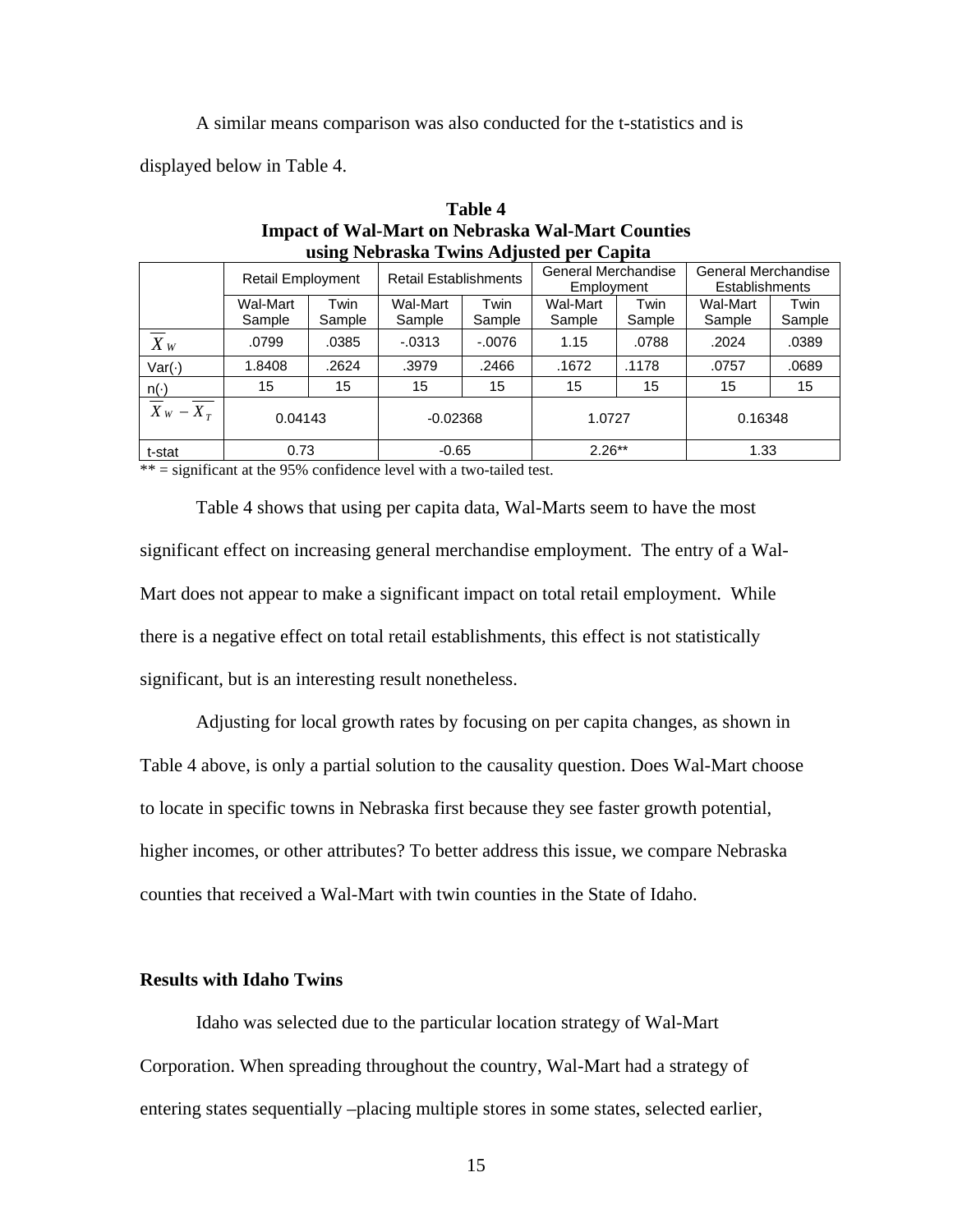before placing initial stores in other states that were selected for later location. Stores were added in Idaho much later than in Nebraska.

The first store in Idaho was established in 1992 while almost all Wal-Mart stores in non-metropolitan Nebraska were built during the  $1980s$ .<sup>7</sup> By choosing twins in Idaho, we are able to select much closer matches, the very towns that likely would have been receiving a Wal-Mart if the Corporation had been building in Idaho in the 1980s. The use of twins from Idaho more carefully adjusts for the causality issue – since that corporate policy determined why one county (in Nebraska) received a Wal-Mart while the other (in Idaho) did not, even though counties in both states had similar characteristics such as growth rates, size of towns, and other measurable differences. Results are re-estimated in Table 5, on the next page, using twins from Idaho.

Thitial locations occurred in the 1980s even if Wal-Mart has moved to new and expanded locations within the same towns since that time.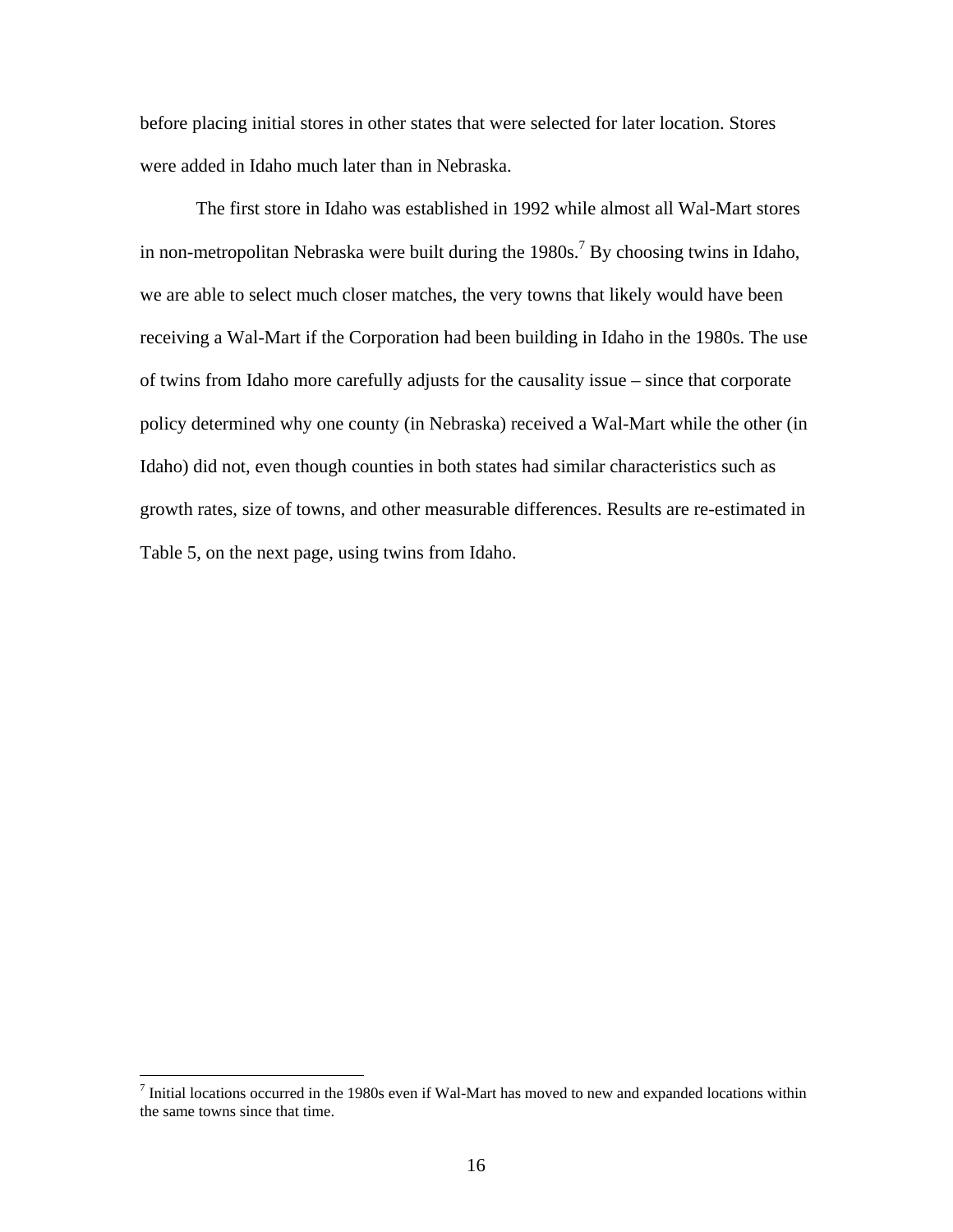# **Table 5 Retail Statistics for Nebraska Wal-Mart Counties and Idaho Twins Adjusted per Capita**

#### **Retail Employment**

|                 | Wal-Mart | Ildaho Twin |
|-----------------|----------|-------------|
| Average Before  | 1459.06  | 1326.07     |
| Average After   | 1725.03  | 1559.44     |
| Average Percent |          |             |
| Change          | 8.99%    | 10.14%      |

#### **Retail Establishments**

|                                  |          | Wal-Mart Idaho Twin |
|----------------------------------|----------|---------------------|
| Average Before                   | 139.40   | 132.34              |
| Average After                    | 165.64   | 160.42              |
| <b>Average Percent</b><br>Change | $-1.14%$ | 5.76%               |

#### **General Merchandise Employment**

|                        |                | Wal-Mart Idaho Twin |
|------------------------|----------------|---------------------|
| Average Before         | 230.34         | 138.24              |
| Average After          | 287.40         | 153.42              |
| <b>Average Percent</b> |                |                     |
| Change                 | 113.03% 10.94% |                     |

#### **General Merchandise Establishments**

|                        | Wal-Mart | Idaho Twin |
|------------------------|----------|------------|
| Average Before         | 5.25     | 4.35       |
| Average After          | 6.55     | 5.67       |
| <b>Average Percent</b> |          |            |
| Change                 | 21.06%   | 10.37%     |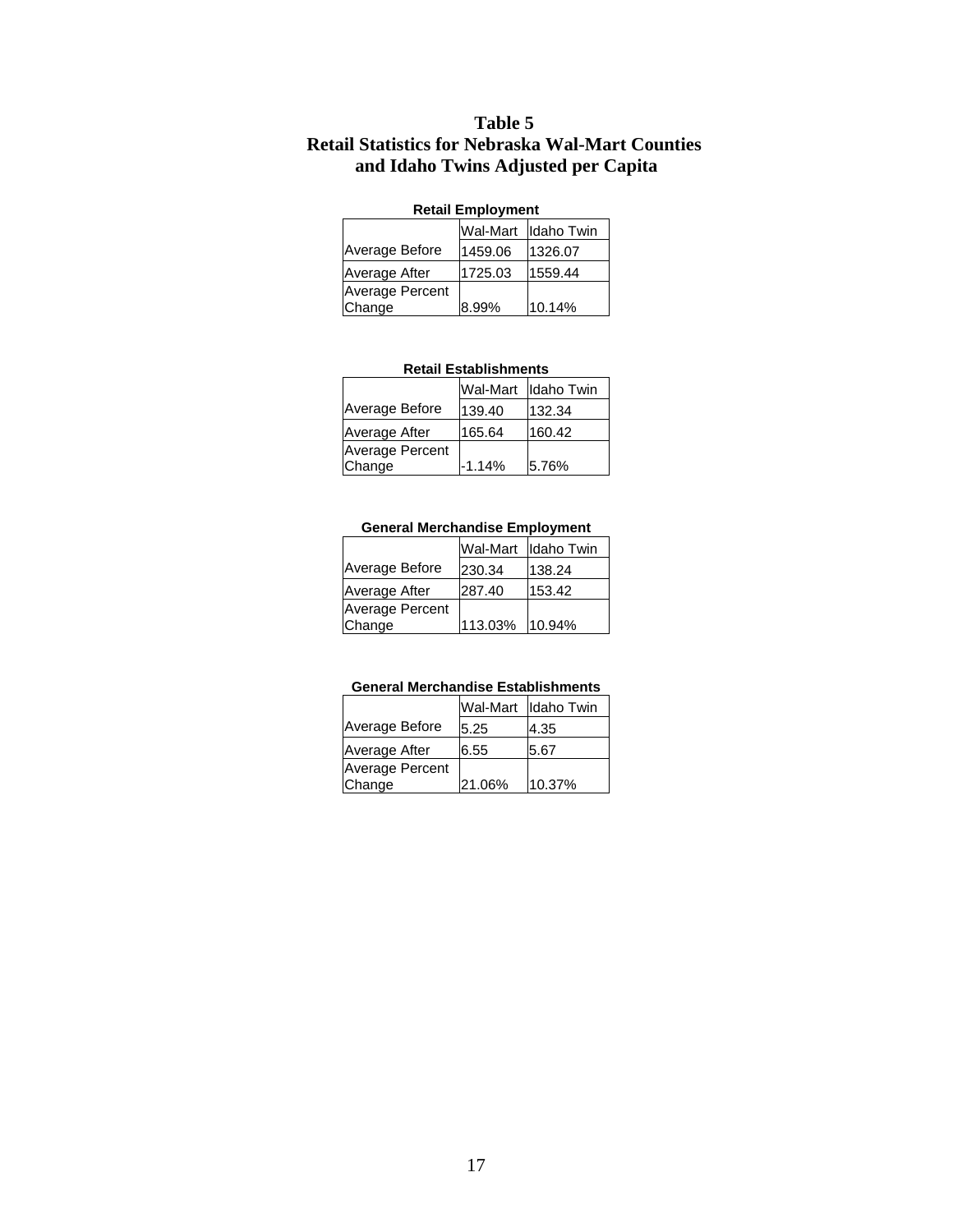Based on the results in Table 6, below, it is again evident that the entry of a Wal-Mart leads to greater general merchandise employment. However, the tests in Table 6 also indicate that there is a statistically significant decline in the number of retail establishments per capita for counties with Wal-Marts. There was no significant change in the retail employment.

| <b>Impact of Wal-Mart on Nebraska Wal-Mart Counties using Idaho Twins</b> |                          |                |                              |                |                                   |                |                                                     |                |
|---------------------------------------------------------------------------|--------------------------|----------------|------------------------------|----------------|-----------------------------------|----------------|-----------------------------------------------------|----------------|
|                                                                           | <b>Retail Employment</b> |                | <b>Retail Establishments</b> |                | General Merchandise<br>Employment |                | <b>General Merchandise</b><br><b>Establishments</b> |                |
|                                                                           | Wal-Mart<br>Sample       | Twin<br>Sample | Wal-Mart<br>Sample           | Twin<br>Sample | Wal-Mart<br>Sample                | Twin<br>Sample | <b>Wal-Mart</b><br>Sample                           | Twin<br>Sample |
| $\overline{X}_W$                                                          | .0899                    | .1014          | $-0.0114$                    | .0576          | 1.1303                            | .1094          | .2106                                               | .1037          |
| Var(·)                                                                    | .0279                    | .0072          | .0045                        | .0079          | 3.5325                            | .0856          | .1683                                               | .1007          |
|                                                                           | 15                       | 15             | 15                           | 15             | 15                                | 15             | 15                                                  | 15             |
| $\frac{n(\cdot)}{\overline{X}_W - \overline{X}_T}$                        | $-0.01146$               |                | $-0.06897$                   |                | 1.02085                           |                | 0.10690                                             |                |
| t-stat                                                                    | $-0.24$                  |                | $-2.40**$                    |                | $2.07**$<br>0.80                  |                |                                                     |                |

**Table 6** 

\*\* = significant at the 95% confidence level with a two-tailed test.

## **Conclusion**

Community leaders are often concerned about whether the location of a big box retailer such as Wal-Mart will reduce the number of retail establishments in a community and the level of retail employment in the community. Our analysis of non-metropolitan Nebraska indicates that the building of a Wal-Mart increases employment in the general merchandise sub-segment of the retail industry, but does not increase or decrease total retail employment. At the same time, Wal-Mart's location is associated in our preferred model with a decline in the total number of retail establishments in counties. Realizing the gravity of this finding for non-metropolitan retailers, the next section reviews research on how local retailers can compete with Wal-Mart and other "big box" retailers.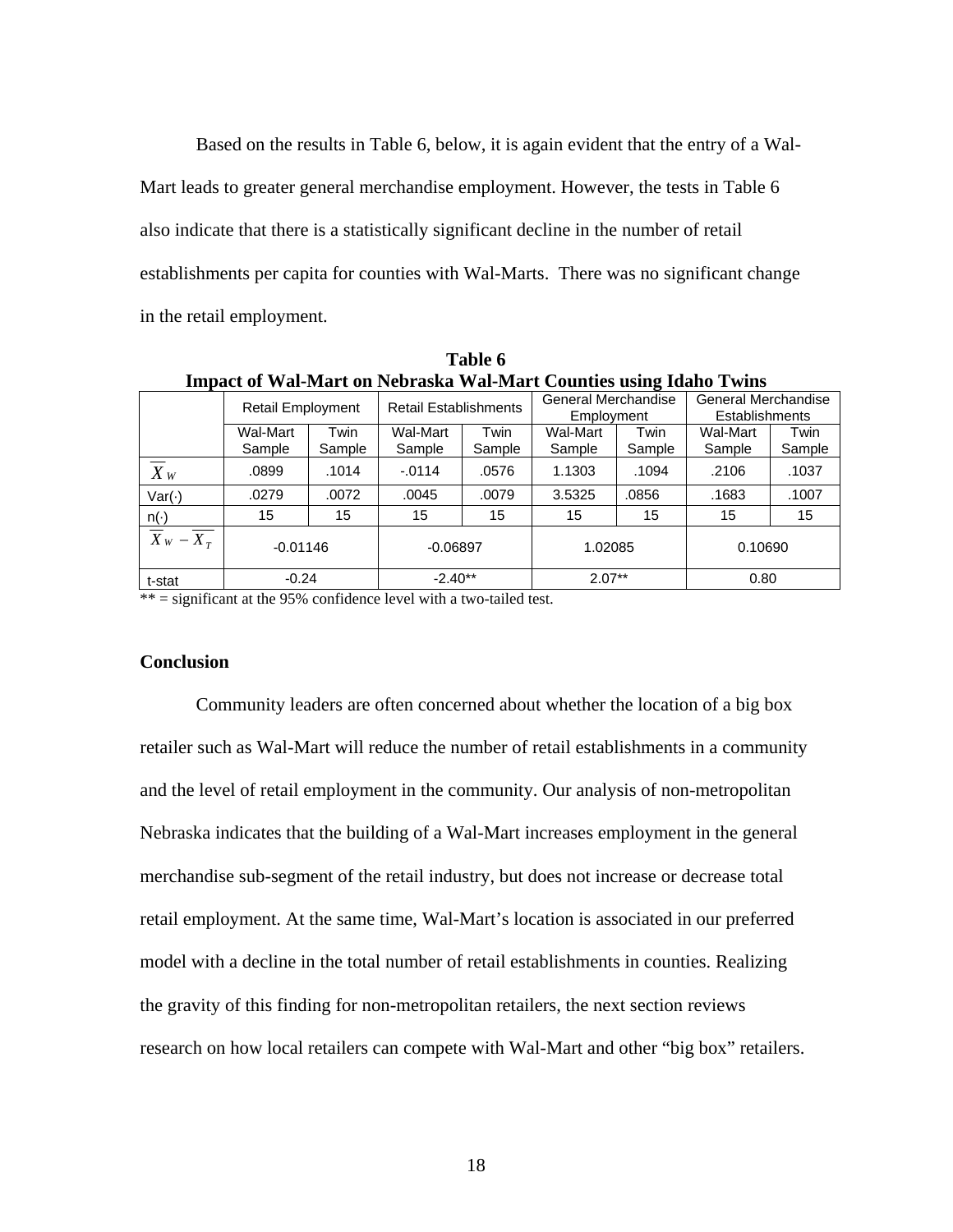#### **III. Competing with Big Box Stores: A Literature Review for Retailers**

Literature and common experience both suggest that Wal-Mart's entry into a market and the competition it creates for other retailers in a community can be difficult, stressful, and require innovative business strategies for all retailers. In this segment, we summarize research which has examined strategies that local retailers may employ in such a situation. Reactions to entry of a big box store are discussed for smaller competitors and then for larger competitors.

#### **Small Competitor Response**

Many stores in communities where a big box retailer enters the market make only minimal changes in reaction to the emergence of the competitor. Peterson and McGee (2000) reported that the most common response of existing retailers was to "do nothing." This approach was strongly associated with a loss of revenue. Peterson and McGee also showed that a lack of first year promotional activity in response to the entry of a big box retailer led to a loss of sales in the first year as well as overall for the first 3-years after entry.

Similarly, Litz and Stewart (1997) found that the majority of stores did not competitively react to the entrance of Home Depots; generally because of a prevailing belief that competitive measures would be ineffective against giant retailers. The most successful stores tried more strategies than unsuccessful stores when a new retailer opened. Even when stores reacted with swift retaliatory measures, their strategies faded within two years. Other stores responded in a variety of ways. These responses can be grouped into four categories as shown in Table 7.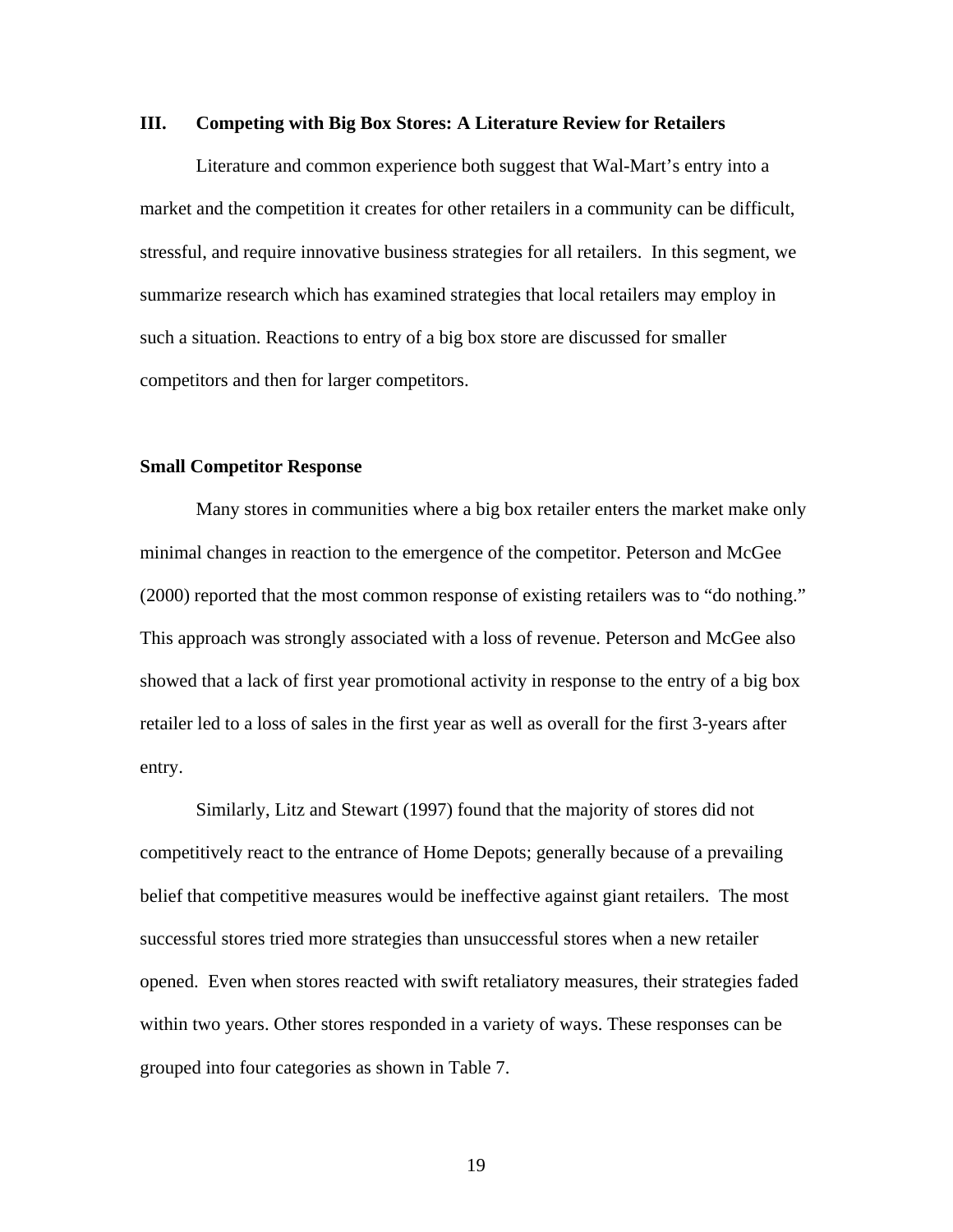| Concept                     | <b>Authors Supporting the</b><br>Concept | <b>Specific Idea Proposed by authors</b>                |
|-----------------------------|------------------------------------------|---------------------------------------------------------|
| 1) Service Quality          | 1) McGee and Love (1999)                 | - Offer Delivery/ pick-up services                      |
|                             | 2) McGee and Peterson (2000)             | - Offer expedient check out                             |
|                             | 3) Maier (2005)                          | - Offer classes & workshop to customers                 |
|                             | 4) Taylor and Archer (1994)              | - Learn your customer's name and use it                 |
|                             | 5) Stone (1995a)                         | - Know your customer's specific needs                   |
|                             |                                          | - Record all complaints, find their causes and solve    |
|                             |                                          | them.                                                   |
| 2) Improved Merchandising   | 1) Taylor and Archer (1994)              | - Reorient business by providing products not           |
|                             | 2) Stone (1995a)                         | provided by Wal-Mart                                    |
|                             | 3) Stone (1995b)                         | - Target specific customers and reward loyal            |
|                             | 4) McGee and Rubach (1996-               | customers.                                              |
|                             | 1997)                                    | - Provide high quality products                         |
|                             | 5) Welles (1993)                         | - Focus on a narrow range of products                   |
|                             | 6) Maier (2005)                          | - Offer longer opening hours                            |
|                             | 7) Rigby and Hass (2004)                 | - Form a coalition of local businesses to compete       |
|                             | 8) Graham (2005)                         | against Wal-Mart                                        |
| 3) Marketing with Improved  | 1) Stone (1995a)                         | - Location should fulfill the following criteria if not |
| Pricing and Promotions      | 2) Taylor and Archer (1994)              | consider relocating: actual customer traffic, nearness  |
|                             | 3) Arthur Andersen et. Al.               | to competitors, construction growth patterns, real      |
|                             | (1994)                                   | estate costs, insurance costs, zoning restrictions and  |
|                             |                                          | tax breaks                                              |
|                             |                                          | - Decrease prices on price sensitive products carried   |
|                             |                                          | by competitors and increase prices on those not         |
|                             |                                          | carried by them                                         |
| 4) Competitive strategy and | 1) Peterson and McGee (2000)             | - Understand your industry and current trends and       |
| Performance                 | 2) McGee and Love (1999)                 | update plans accordingly.                               |
|                             | 3) Taylor and Archer (1994)              | - Improve inventory management by analyzing             |
|                             | 4) Stone (1995a)                         | trends in historical data with an automated             |
|                             |                                          | accounting system                                       |

**Table 7 Responses to Big Box Store Entry**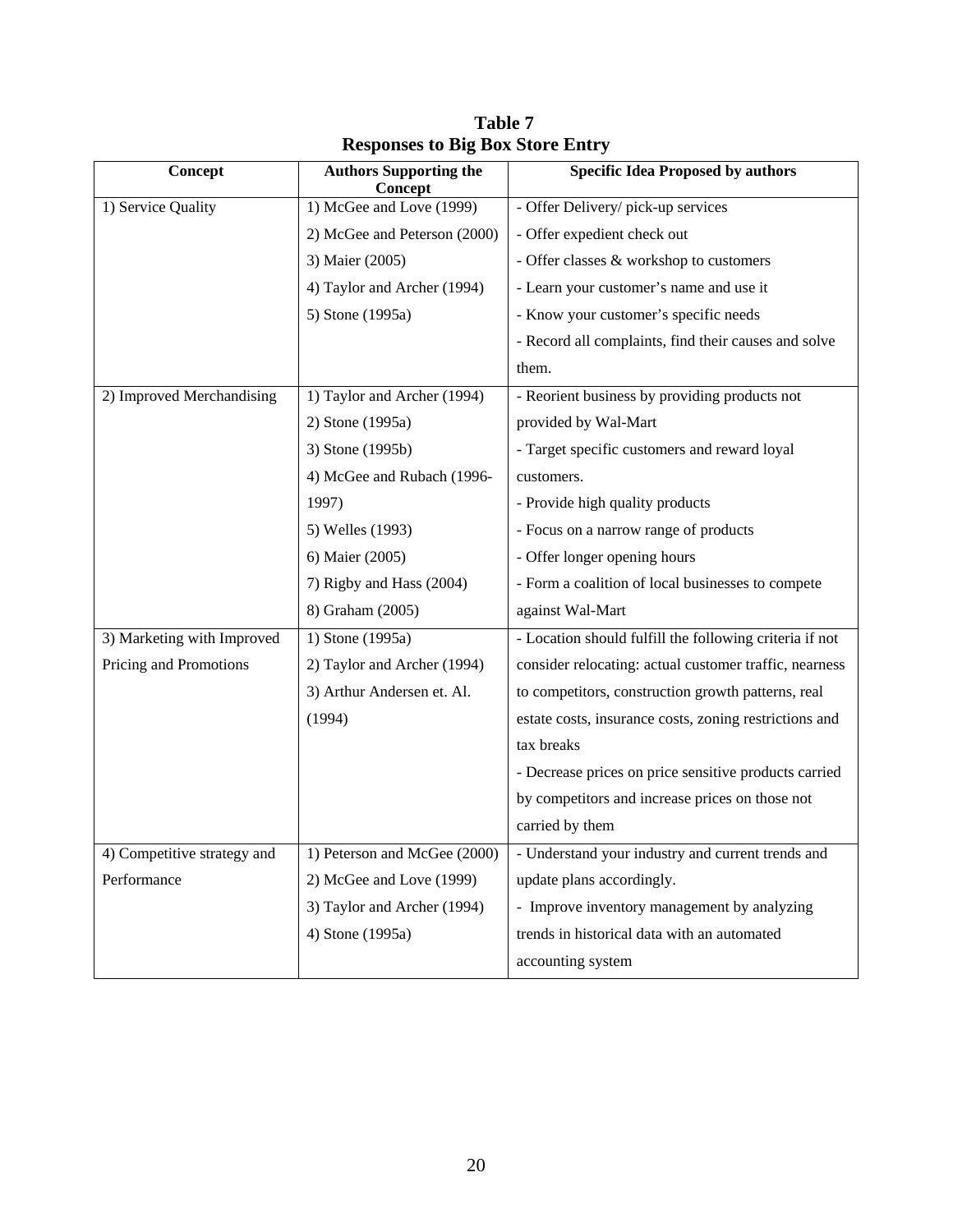## *Concept 1: Service Quality*

A host of authors stressed the importance of service quality and hold that small retailers need to be customer oriented. McGee and Love (1999) in examining resources that could help small retailers and merchandisers to develop competitive advantages found that small retailers that were customer oriented with high service quality performed well. This was indicated by a high positive correlation between service quality and performance. Similarly, McGee and Peterson (2000) in determining "distinctive competencies" that were not matched by large discount chains, came to the same conclusion. They recognized the potency of service because large discount stores tended to be lacking in this area as they stress low prices. Consequently, customers seeking high quality services tended to turn to small retailers offering quality services.

Maier (2005) supported this approach, holding that employees should be particularly welcoming and be at the customer's full disposal. He used the example of Dick's Sporting Goods which hires employees who have a good mastery of the products they sell and are ready to answer a full spectrum of questions from customers.

Taylor and Archer (1994) also supported the importance of service quality and held that it can be enhanced if businesses know their customers by understanding what, why, when and the kind of places customers shop.

Stone (1995a) also highlighted the importance of service and suggested the following: employees need to have a good mastery of products offered; consider delivery or pick-up services; and offer quality and expedient services.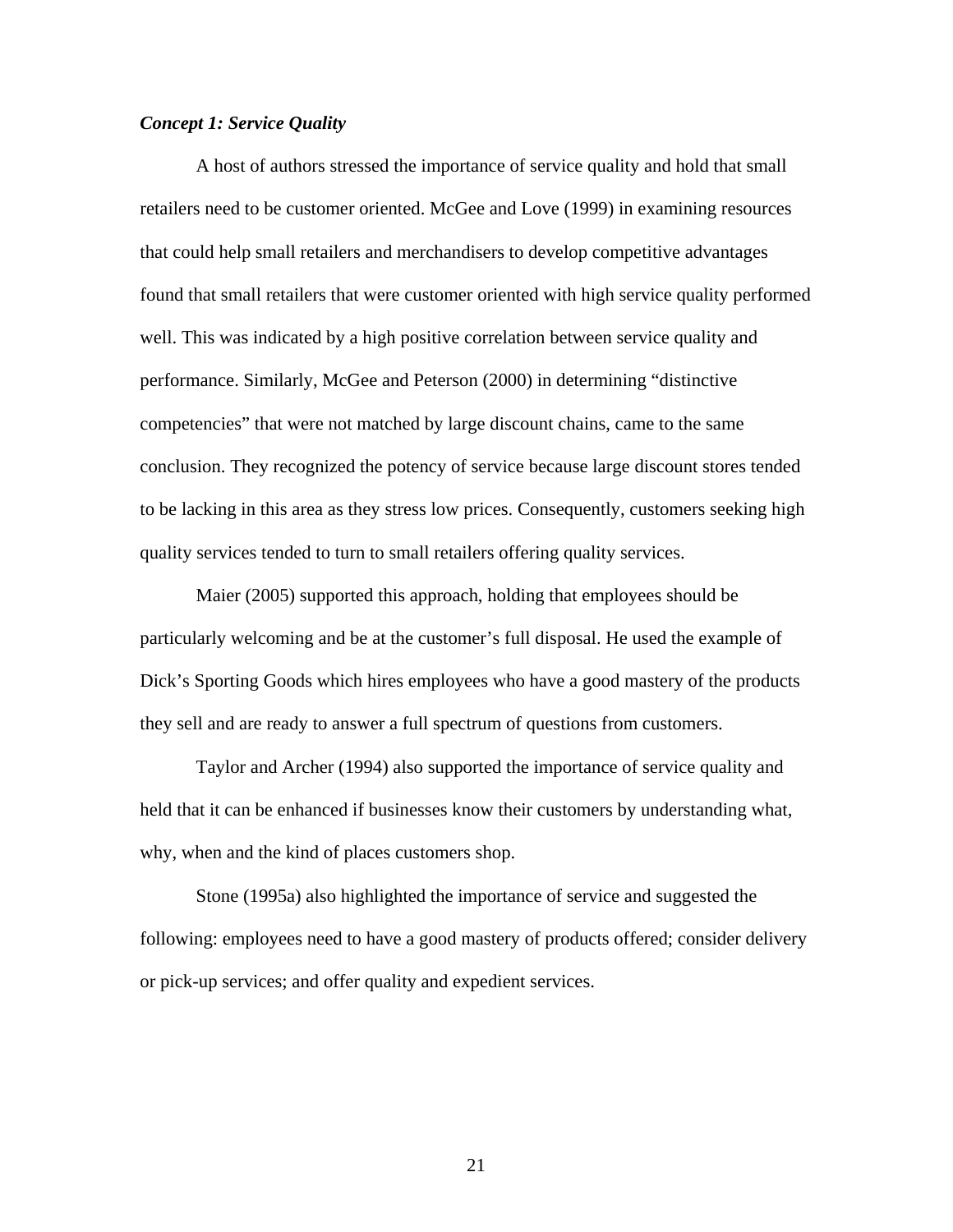# *Concept 2: Improved Merchandising*

Another recurrent strategy proposed is for small retailers to rethink their merchandising strategy. Taylor and Archer (1994) held that retailers should begin by studying the successes of others and taking ideas from competitors and peers, only adapting them to their own businesses.

Stone (1995a) recommended that small merchants focus on a narrow range of products and get accustomed to the competitor by regularly shopping there to determine the big box store's strengths and weaknesses. Stone also suggests that small merchants not sell the same products marketed by mass merchandisers since the big box stores have the ability to offer lower prices. If price competition ensues, Stone suggested that small merchants join or form a buying cooperative.

In a companion study of retailing in Iowa, Stone (1995b) corroborated this by finding that merchants who sold products not offered by Wal-Mart usually did well since they were not competing directly with Wal-Mart. These merchants even benefited from higher sales because the coming of Wal-Mart into town led to higher sales volumes overall.

McGee and Rubach (1996-1997) studying how small retailers react to the entry of large retailers (notably Wal-Mart), classified retailers as either those who perceived their environment as "benign" or those who perceived it as hostile due to the coming of a Wal-Mart into town. Among the group that perceived the environment as hostile, those who provided products similar to Wal-Mart performed the worst with respect to net income after tax, sales growth and the overall performance.

<u>22</u>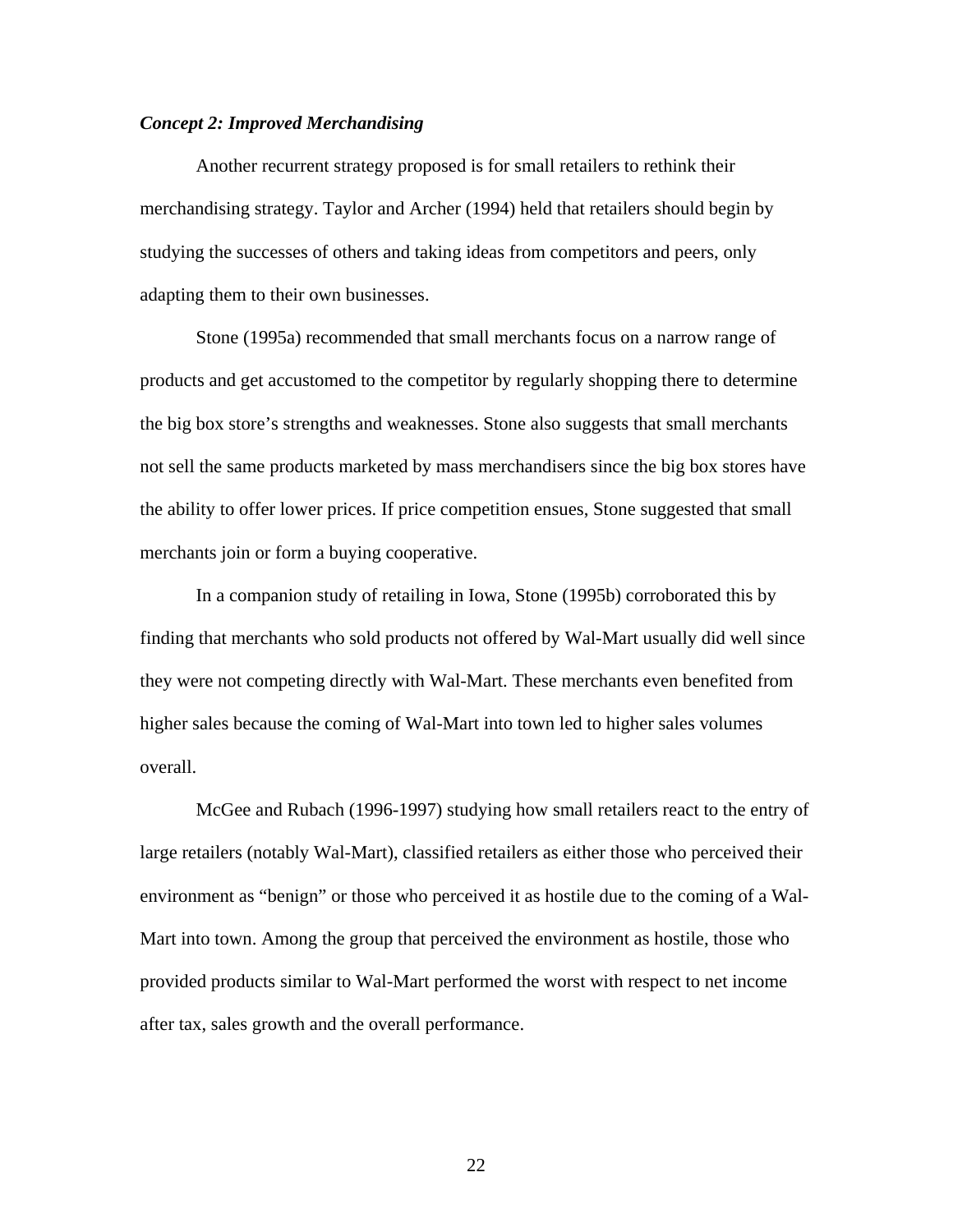Welles (1993) examined retailer reactions to Wal-Mart entry in the small nonmetropolitan community of Bath, Maine. Downtown retailers formed a coalition to compete with Wal-Mart. Realizing they would be unable to undercut Wal-Mart on traditional discount items they instead focused on niche products, longer store hours, more customer oriented service, and easier credit for customers.

Using the example of Save-a-Lot, Maier (2005) also supported this approach by recommending that retailers stay in neighborhoods and continue acting as traditional grocers, especially targeting areas with low income earners.

Rigby and Haas (2004) reported that while prices fell by as much as 10% in areas served by Wal-Mart, Wal-Mart takes at most 30% of a regional market; leaving 70% for local retailers. Local retailers should cater to targeted segments, expand signature categories, customize assortments, and raise loyalty benefits. Graham (2005) suggested competing with big retailers by expanding the services of current offerings – small value added services that focus on a firm's strengths and construct a unique shopping experience for the consumer.

Finally, Ozment and Greg (1990) held that it is challenging for small businesses to compete against Wal-Mart. However, the presence of Wal-Mart leads to a changed environment from which small business can thrive--especially those that don't compete directly with Wal-Mart. If the small businesses reorient their strategies by complementing the offerings of large discount retail chains or by focusing on niches that are not affected by large discount retail chains, they can capitalize on the situation. Ozmont and Greg also held that businesses that offer services like auto repairs and food retailers also benefit from the increased volume of sales.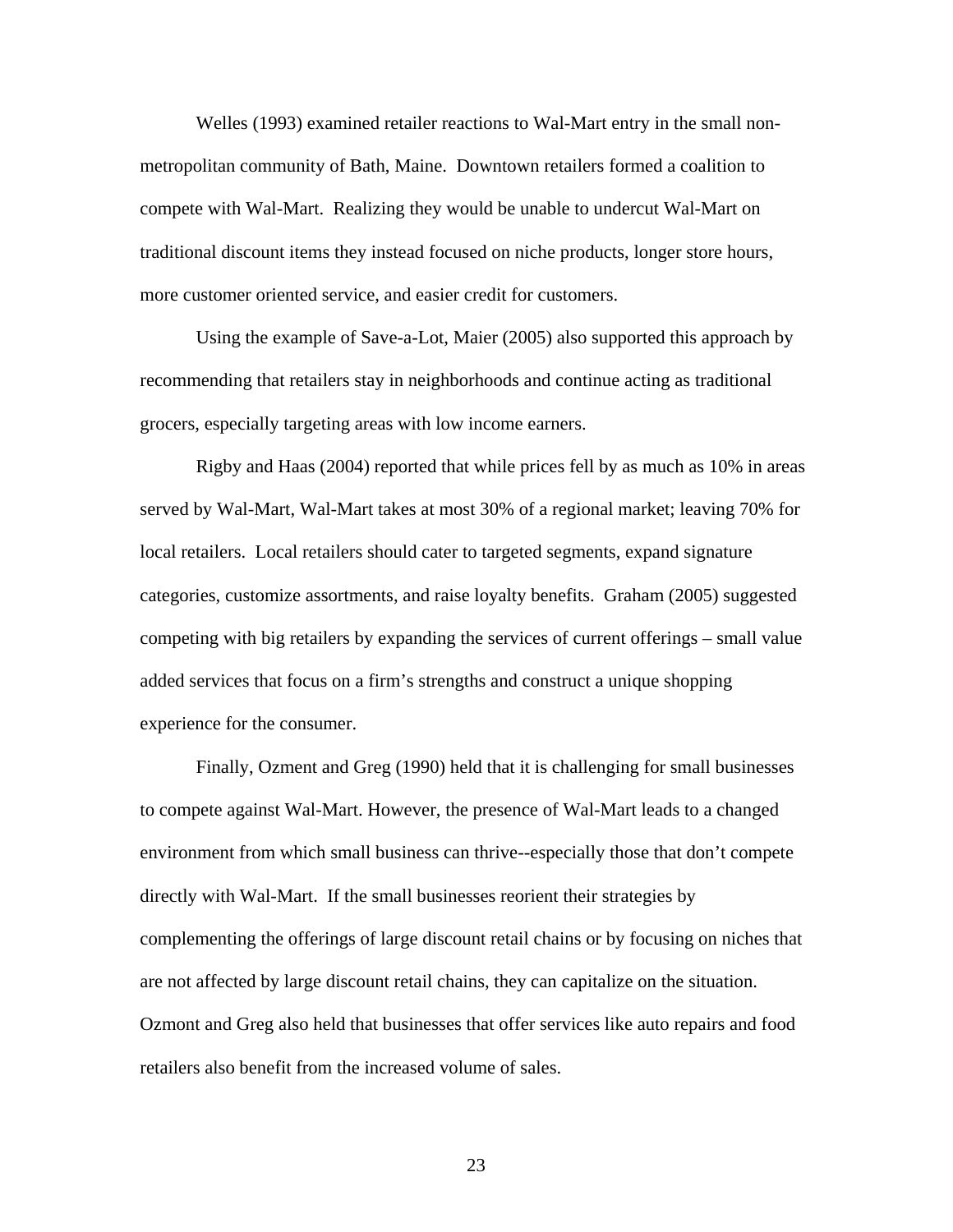## *Concept 3: Marketing*

The third area that may require a response by small retailers is the upgrading of their marketing skills, especially pricing and promotion strategies. Stone (1995a) first recommended that small retailers master the demographics in their market areas by making use of US census information and focus group studies. Stone also recommended that retailers extend their extend their weekday hours of operation, as well as stay open on weekends. He also suggested that small retailers improve their return policies. With respect to pricing, Stone held that small retailers should use "Variable Pricing" with special attention to price sensitive products. Taylor and Archer (1994) stressed small retailers' marketing strategies should be based on the six basic marketing elements of success: product, place, promotion, people and positioning. Similar to Stone, he stressed the importance of mastering the traffic patterns of their customers. The following criteria should be considered for a good location: actual customer traffic, nearness to competitors, construction growth patterns, real estate costs, insurance costs, zoning restrictions and tax breaks.

Arthur Andersen & Co. et. al. (1994) recommended that small retailers consider the following (ranked by importance) when setting their prices: expected margin, competitor's price, retail price suggested by manufacturer, customer's perception of price, estimated demand, landed cost, company's image, whether the product in question is a basic, fashionable or seasonal product, and in-stock position.

24 and 24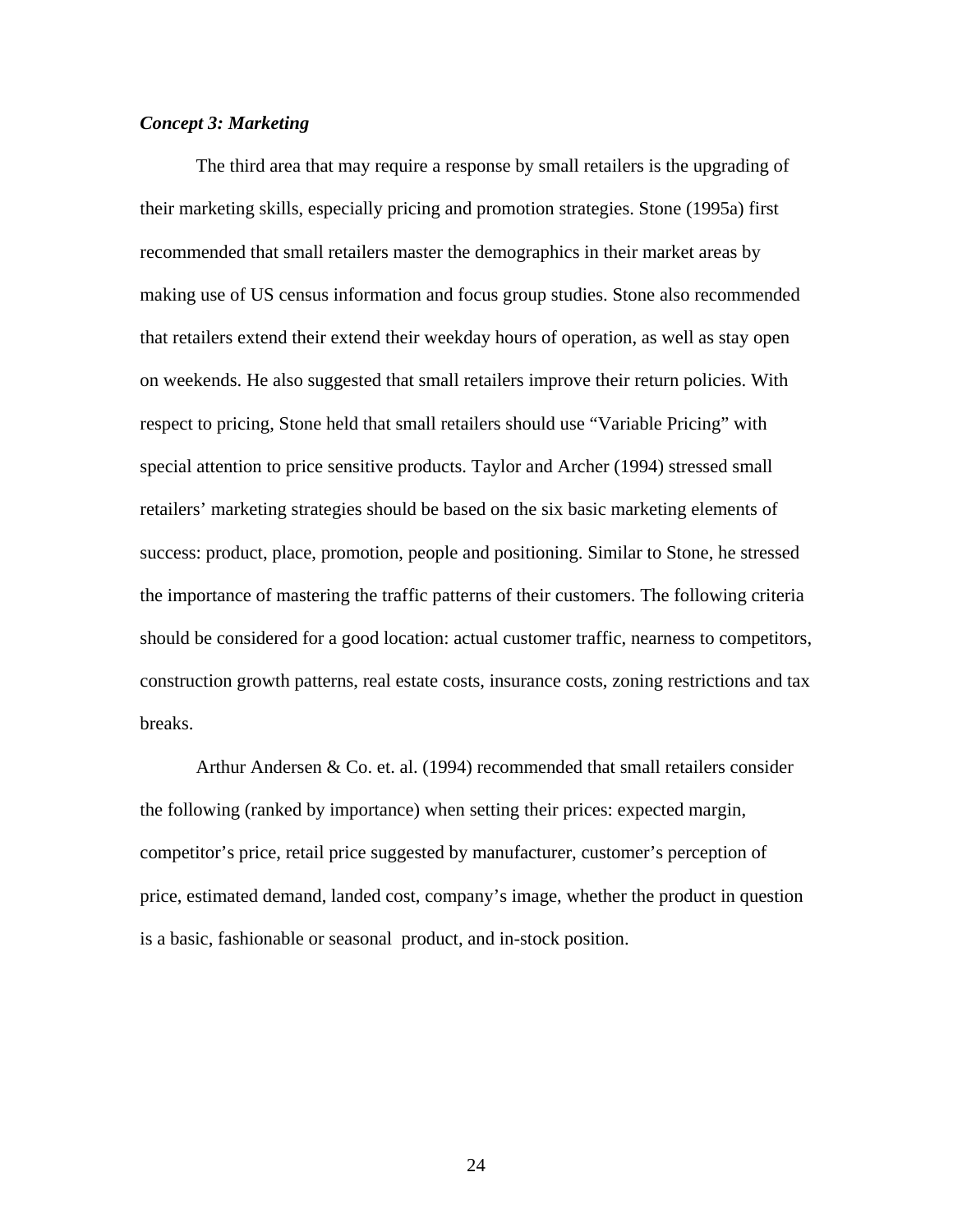#### *Concept 4: Competitive Strategy and Performance*

Peterson & McGee (2000) examined the relationship between various competitive strategies and future performance. Their findings suggested the need for swift and continued action on behalf of the retailer.

McGee and Love (1999) found that most small retailers lacked budgeting and forecasting skills, either because they failed to grasp their importance or simply did not have the ability to do so. Taylor and Archer (1994) pursued this point further, indicating that most successful small business have at least some simple but effective information system (manual or automated) which helps them make accurate decisions by monitoring financial, customer, industry and market trend information. This prepared smaller competitors to face changes in the market. Finally, Stone (1995a) advised retailers to automate operations and to adopt effective information systems.

#### **Large Competitor Response**

Other research has examined the success of larger retailers in competing with Wal-Mart on its own turf. Rigby and Haas (2004) suggested that once markets were segmented along the lines of quality, service, convenience, selection, and price, Wal-Mart only dominates in price, and to a limited extent, selection. Additionally, retailers who buy up and take the place of dying retailers after the arrival of a Wal-Mart benefit from the acquisition in stores and customer base.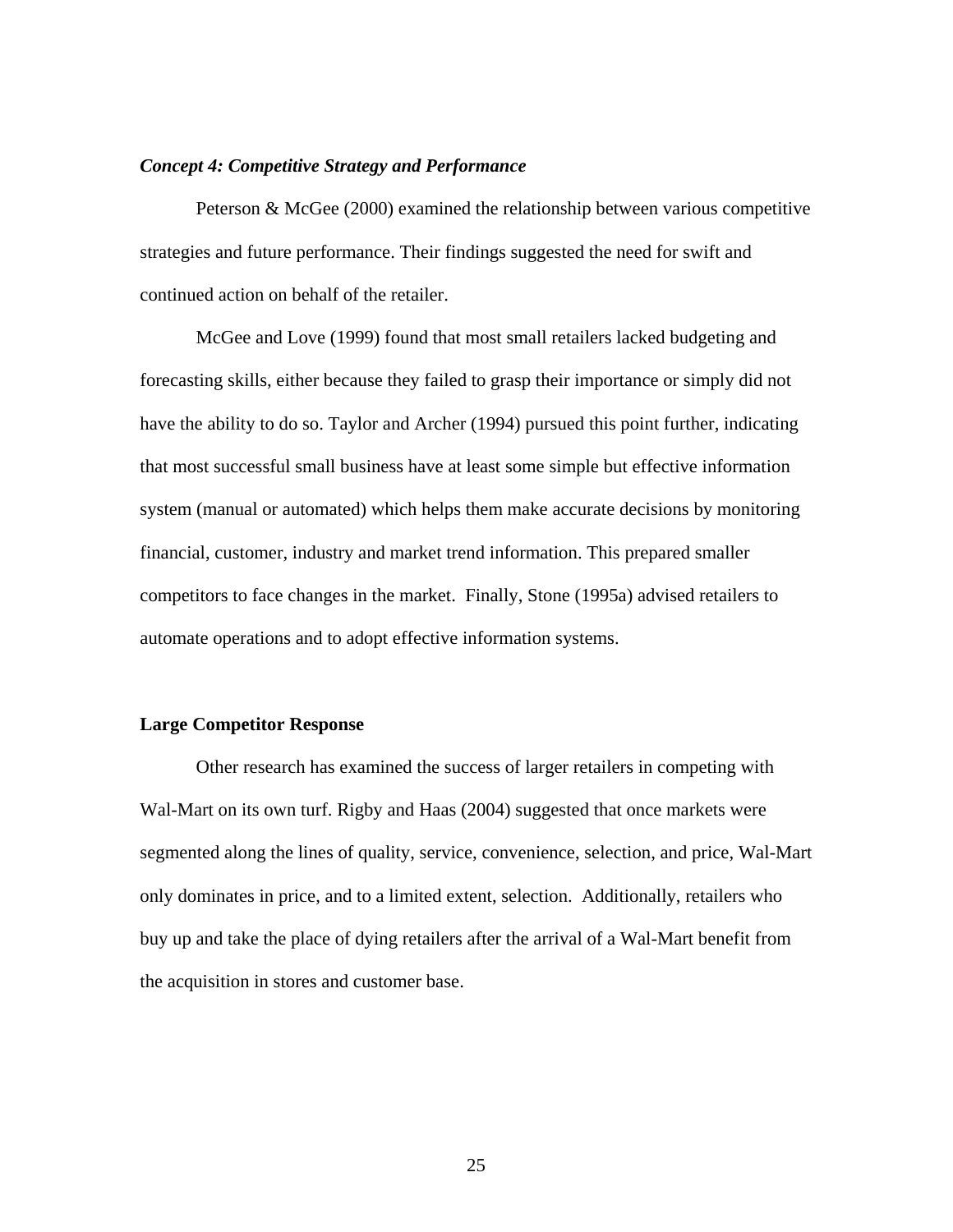#### *General Merchandise Retailers*

Duff (2005) investigated a large format retailer, Meijer, that has been changing its store formats to be more appealing to customers while continuing to challenge Wal-Mart. After reorganizing management and reducing staffing costs, the company has been pursuing several specific strategies in its stores. These strategies include: better applications of consumer trend knowledge; lower fixtures; clear sight lines; sophisticated merchandising including improved signage - for information and navigation; the addition of a dollar section; focusing on placing complementary products adjacent to one another, lighting for effect including spot lighting, and the implementation of hot bays – or swappable displays that are placed on the pallet so that merchandise can be switched out easily.

Costco is another large retailer challenging Wal-Mart. Maier (2004) examined Costco's strategies in an increasingly competitive industry. The company specialized in a specific niche of buyers – the community's small business owners and operators. These buyers want high-end merchandise, inexpensively.

#### *Grocery Retailers*

The grocery industry has recently been struggling with big box retailers that now have supermarkets as a part of the "Super Center" layout. The failure of the food retailing industry in establishing a compelling approach to marketing in the face of big box retailers is understated, according to Coupe (2005). Firms traditionally react to Wal-Mart emergence by trying to match Wal-Mart's marketing strategy -- low prices and complete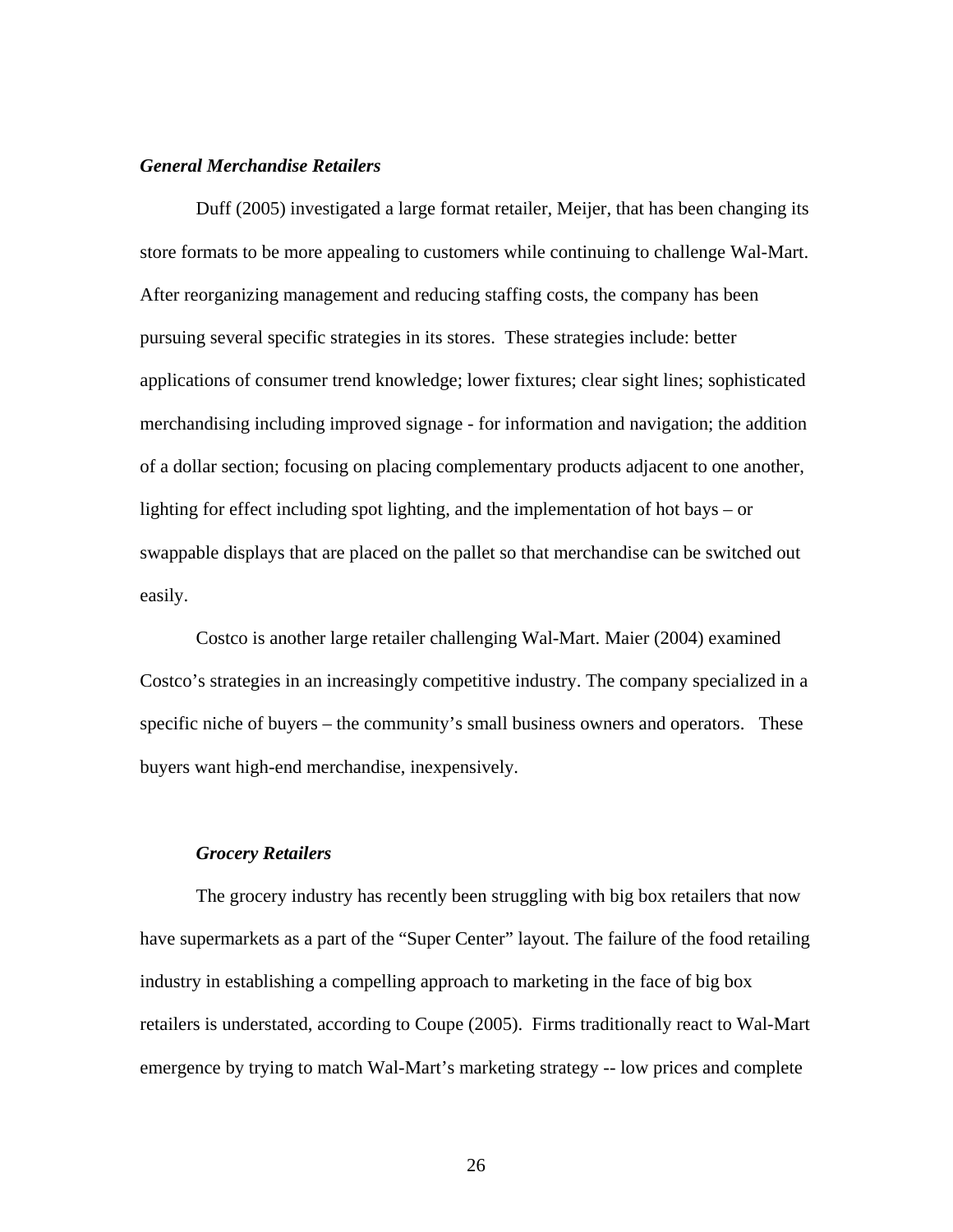product selection. However, messages like "one stop shopping," "we'll save you money," and "buy one get one free" do not adequately separate retailers. Instead grocery retailers should create a retail brand that can be differentiated through clever and unique marketing. Marketing messages must also target specific audiences like seniors, teens, men, women, specific health concerns, etc. These messages should strive to change the way people acquire things in a methodical, determined, and planned attack.

# **Conclusion**

Retailers, whether locally-owned stores or chain stores, face a challenge when a large, big box stores such as Wal-Mart locates in their community. While some stores will not choose to change direction in the face of this new competition, stores that wish to have a number of strategies at their disposal. These include improving service quality, improving merchandising, improving marketing, and improving management of marketing information.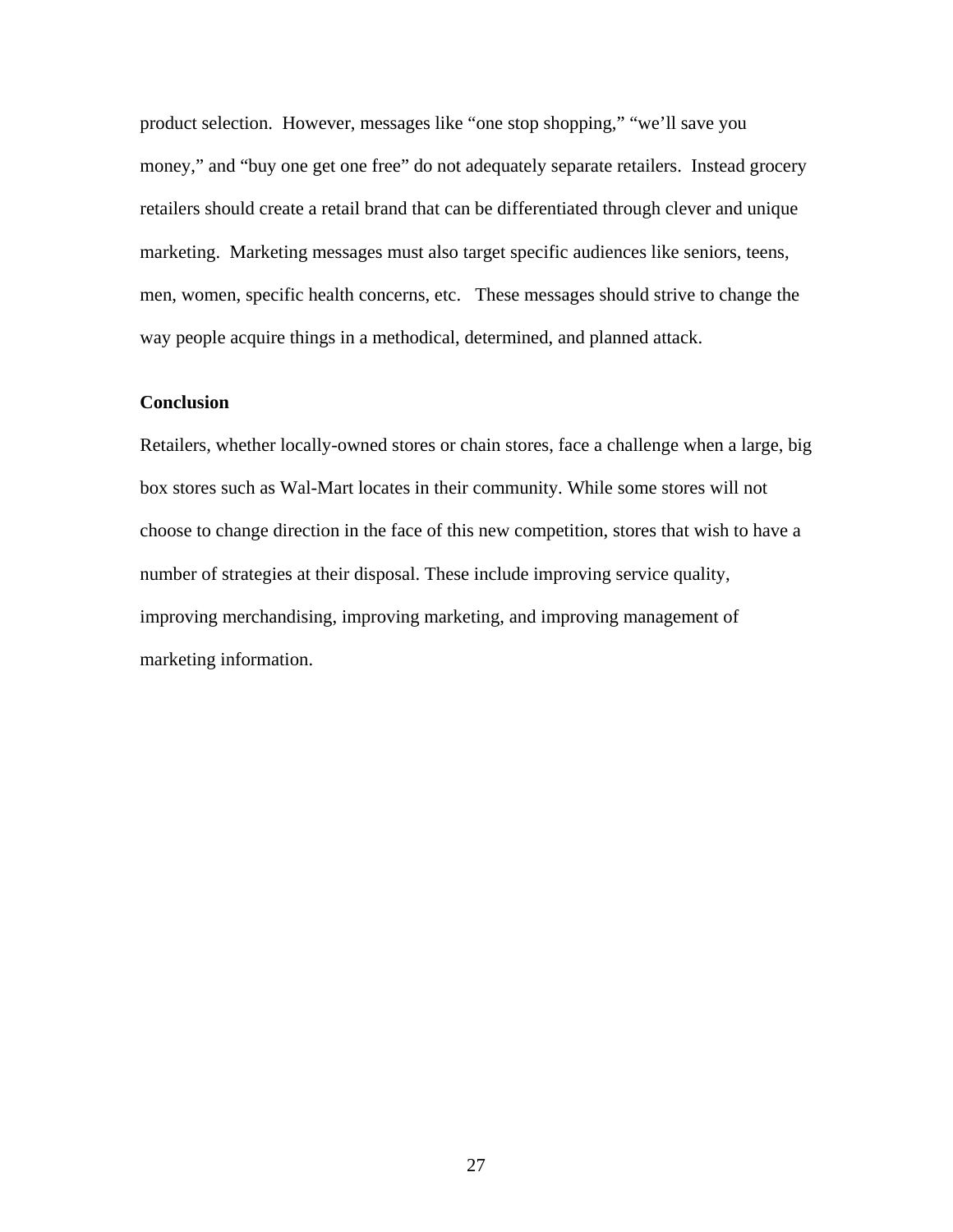#### **REFERENCES**

- Arthur Andersen & Co. (1994). Small Store Survival: Success Strategies for Illinois Retailers. Chicago: Illinois Retail Merchants Association.
- Basker, E. (2005a). Job Creation or Destruction? Labor-Market Effects of Wal-Mart Expansion. *The Review of Economics and Statistics,* 87, 174-183.
- Basker, E. (2005b). Selling a Cheaper Mousetrap: Wal-Mart's Effect on Retail Prices. *Journal of Urban Economics,* 58: 203-229.
- Basker, E. & Huang ,V. (2005). Putting a Smiley Face on The Dragon: Wal-Mart is Catalyst in US–China Trade. University of Missouri Department of Economics. (Working Paper Series No. 0506).
- Boarnet, M., Crane, R., Chatman, D., & Manville, M. (2005). Emerging Planning Challenges in Retail the Case of Wal-Mart. *Journal of the American Planning Association*. 71(4), 433-449.
- Coupe, K. (2005). How the Food Industry Fails Marketing 101. *Chain Store Age*, 81, 36- 37.
- Duff, M. (2005). Positioned for the future. *DSN Retailer*, 44, 25-28.
- Fishman, C. (2003). The Wal-Mart You Don't Know. *Fast Company,* 77, 68.
- Goetz, S. & Swaminathan, H. (2004). Wal-Mart and County-Wide Poverty. Pennsylvania State University Center for Economic and Community Development. (AERS STAFF PAPER No. 371).
- Global Insight. (2005). *The Economic Impact of Wal-Mart*. Business Planning Solutions Global Insight Advisory Services Division.
- Graham, J. (2005). Learning from Wal-Mart's mistakes. *Proofs*, 88, 69 -71.
- Hausman, J. & Leibtag, E. (2005). Consumer Benefits from Increased Competition in Shopping Outlets: Measuring the Effect of Wal-Mart. Economic Research Service, U.S. Department of Agriculture.
- Hicks, M. (2005a). What Do Quarterly Workforce Dynamics Tell Us About Wal-Mart? Evidence from New Stores in Pennsylvania. Econ WPA Economics Working Papers. (Urban/Regional Archive No. 0511010).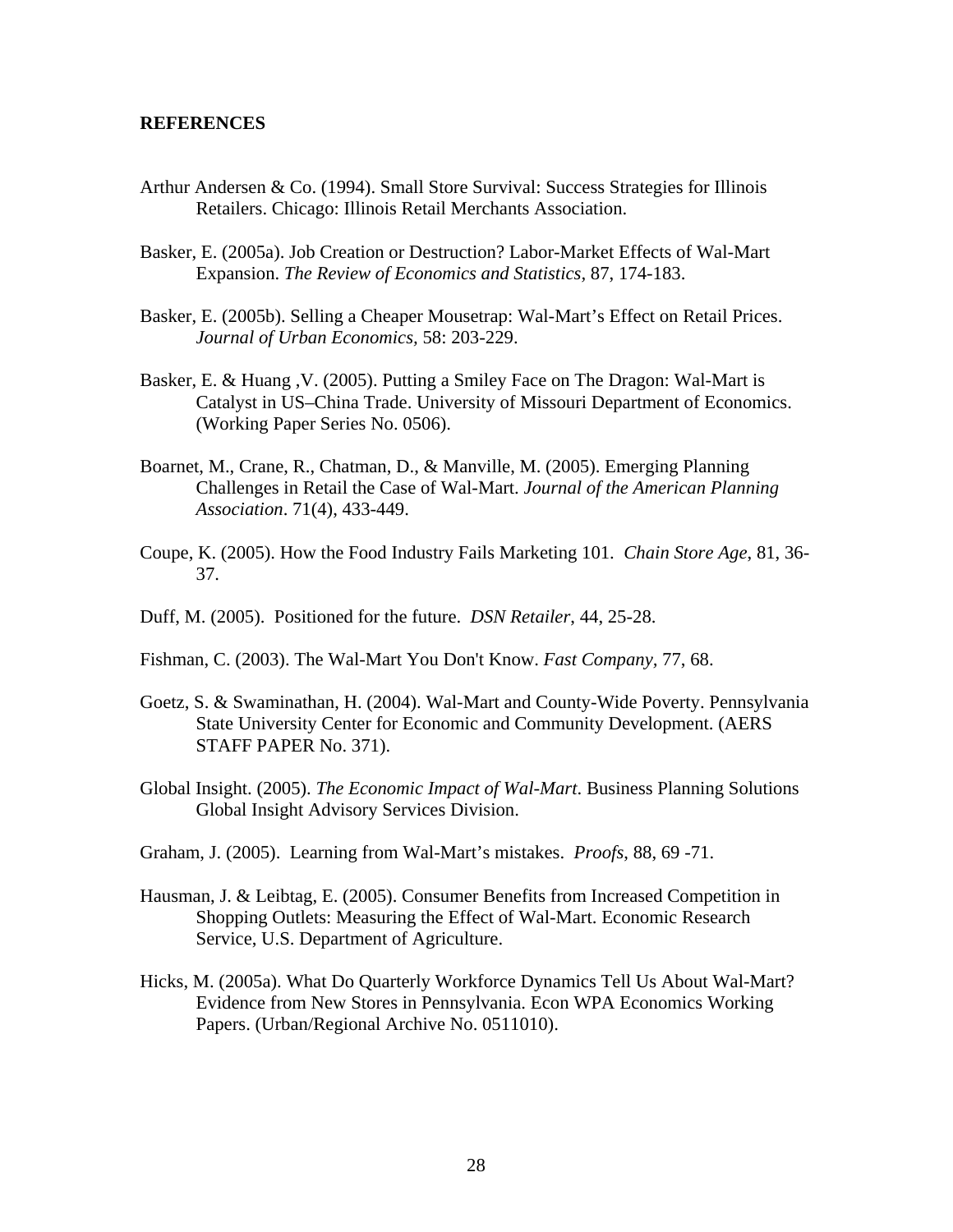- Hicks,M. (2005b) "The Impact of Wal-Mart on Local Fiscal Health: Evidence from a Panel of Ohio Counties." Econ WPA Economics Working Papers. (Urban/Regional Archive No. 0511016).
- Hicks, M. & Wilburn, K. (2001). The Locational Impact of Wal-Mart Entrance: A Panel Study of the Retail Trade Sector in West Virginia. *Review of Regional Studies.* 31(3), 305-331.
- Litz, R. & Stewart, A. (1997). Lilliputian strategies: Small Business Responses to Big Business Entry. University of Manitoba,Winnipeg. Unpublished paper.
- Maier, M. (2005). How to Beat Wal-Mart. *Business 2.0.* 6(4), 108- 114, 7p, 9c.
- McGee, J. & Finney, B. (1997). Competing against retailing giants: a look at the importance of distinctive marketing competencies. *Journal of Business and Entrepreneurship.* 9(1), 59-70.
- McGee, J. & Love, L.G. (1999). Distinctive Competencies and Competitive Advantage: A Study of Small Independent Retailers. In S. Kunkel (Ed.) *Proceedings* (pp. 459- 474). United States Association for Small Business and Entrepreneurship.
- McGee, J. & Peterson, M. (2000). Toward the Development of Measures of Distinctive Competencies among Small Independent Retailers. *Journal of Small Business Management*. 38(2), 19-33.
- McGee, J. & Rubach, M. (1996). Responding to Increased Environmental Hostility: A Study of the Competitive Behavior of Small Retailers. *Journal of Applied Business Research*. 13(1), 83, 12p.
- Nene, G. (2005). The Effect of Wal-Mart on the Economic Growth of Nebraska Counties. Master of Sciences Thesis, Agricultural Economics: University of Nebraska-Lincoln.
- Neumark, D., Zhang, J., & Ciccarella, S. (2005). The Effects of Wal-Mart on Local Labor Markets. (NBER Working Paper No. 11782).
- Ozment, J. & Martin, G. (1990). Changes in the Competitive Environment of Rural Retail Trade Areas. *Journal of Business Research*. 21, 277-287.
- Peterson M. & McGee J. (2000). Survivors of 'W-day': An assessment of the impact of Wal-Mart's invasion of small town retailing communities*. International Journal of Retail and Distribution Management*. 28, 170-181.
- Rigby D. & Haas, D. (2004). Outsmarting Wal-Mart. *Harvard Business Review*. 82, 22- 26.